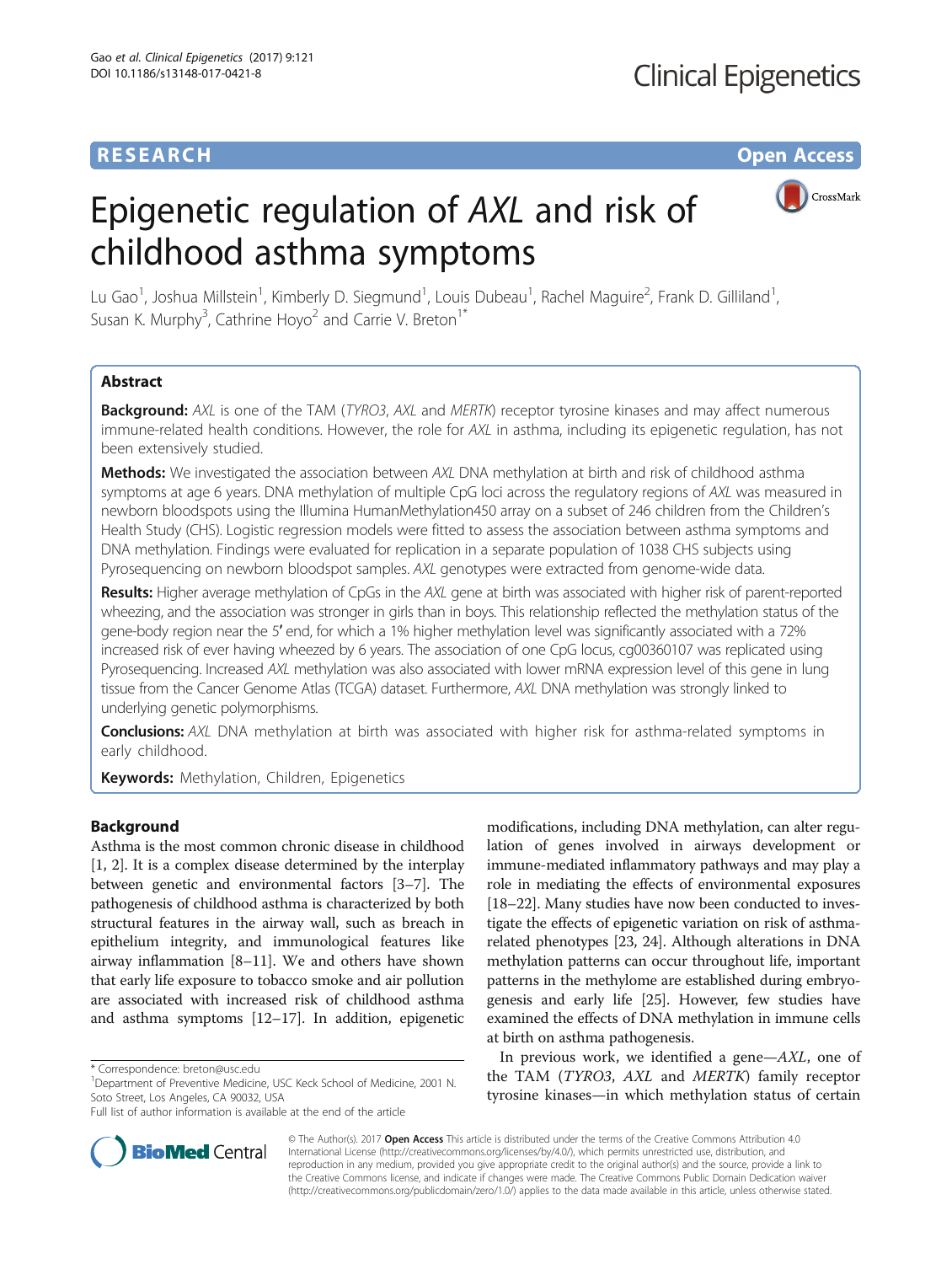CpG loci varied based on prenatal exposure to tobacco smoke [[26](#page-11-0), [27\]](#page-11-0). Given the known associations between prenatal tobacco smoke exposure and asthma risk, as well as prenatal tobacco smoke and DNA methylation in AXL, we sought to investigate whether methylation in AXL at birth was associated with childhood asthma or asthma-related symptoms.

TAM genes are key signaling molecules in innate immune responses and may affect numerous immunerelated health conditions [\[28\]](#page-11-0). They act as pivotal inhibitors of immuno-regulatory factors and prevent unrestrained signaling of inflammatory responses by these factors [\[29, 30](#page-11-0)]. Growth-arrest-specific 6 (GAS6) and protein S are the ligands that bind and activate the TAM receptors [\[31\]](#page-11-0), and GAS6 showed higher expression in subjects with severe asthma during exacerbation [\[32](#page-11-0)]. Moreover, genetic polymorphisms in TAM genes and their ligands have also been implicated in inflammation and autoimmune diseases [\[33](#page-11-0), [34](#page-11-0)]. Genetic variants may affect DNA methylation of CpG sites in their genomic surroundings and gene expression through altering the affinity of DNA binding factors, en-hancer activity, or chromatin formation [\[35, 36\]](#page-11-0). Increased CpG methylation in the promoter region may modulate expression or silence AXL entirely and lead to overstimulation of the immune system. The identification of epigenetic and genetic variation associated with childhood asthma symptoms may shed light on the etiology of this complex disease and the biological role of AXL.

In this study, we investigated the association between methylation of multiple CpG sites across the regulatory regions of AXL at birth and risk of childhood asthma symptoms, taking into consideration the underlying genetic variation in AXL. We first assessed the association in a subset of 246 subjects from the Children's Health Study (CHS), then sought to replicate the associations in a separate population of 1038 CHS subjects. Correlations between DNA methylation and expression of AXL were also evaluated in two tissue types, cord blood from 235 subjects of the Newborn Epigenetic STudy (NEST) and lung tissue samples from the Cancer Genome Atlas (TCGA) dataset [[37](#page-11-0)–[39](#page-11-0)]. To further investigate the epigenetic control of AXL and address potential confounding effects from genetic polymorphisms, the association between AXL genetic polymorphisms and methylation was also evaluated.

# Methods

### Study population

This study was conducted in subsets of participants in the Children's Health Study, a longitudinal study of respiratory health of children in southern California [[6](#page-10-0), [40](#page-11-0)–[42](#page-11-0)]. A subset of 737 children were initially sampled to participate in a study of atherosclerosis [[43](#page-11-0)] of whom 689 could be linked to California birth records. Of these, we

randomly selected 246 children from participants for whom at least 700 ng of DNA was available from a dried newborn bloodspot. DNA methylation was assessed in the newborn bloodspots using the Infinium HumanMethylation450 BeadChip (HM450) arrays. A separate subset of 1038 CHS subjects who were not participants in the atherosclerosis study, but who were enriched in children with asthma, was selected to have newborn bloodspot DNA methylation measured by Pyrosequencing. By design, neither population had exposure to in utero tobacco smoke.

Personal, parental, socio-demographic characteristics including maternal smoking during pregnancy and medical history for all CHS subjects were obtained from parent-completed questionnaires at study entry. Asthma and related symptoms at age 6 years were evaluated through these questionnaires and included (a) asthma (defined by a "yes" answer to the question "Has a doctor ever diagnosed this child as having asthma?"); (b) wheeze (defined by a "yes" answer to the question "Has your child's chest ever sounded wheezy or whistling?"); and (c) wheeze in the previous 12 months; (d) bronchitic symptoms in the previous 12 months (defined by the parent's report of a daily cough for 3 months in a row, congestion of phlegm other than when accompanied by a cold, or bronchitis).

A subset of 235 Newborn Epigenetics STudy (NEST) subjects was evaluated for the association between methylation at several AXL CpG loci and its mRNA level in cord blood. The NEST is a prospective study of women and their children [\[44](#page-11-0)]. It was designed to identify exposures during pregnancy and early life associated with stable epigenetic alterations in infants that may alter chronic disease susceptibility later in life. Women were eligible if they were aged 18 years and older, were pregnant, and spoke English. The catchment area for Duke Maternal Fetal Medicine prenatal care clinic largely includes three contiguous counties in central North Carolina (NC): Durham, Orange, and Wake. Women who met eligibility criteria were either consented and interviewed in-person in consultation rooms during the visit or given the questionnaire to selfadminister and mail back to the study office. Smokers were preferentially enrolled to the extent possible, identified through medical records.

#### DNA methylation

DNA methylation was measured in newborn bloodspots (NBS) that were obtained as part of the routine California Newborn Screening Program from the California Department of Public Health Genetic Disease Screening Program. The NBS were stored by the state of California at − 20 °C. A single complete newborn bloodspot for each requested participant was mailed to us and then stored in our lab at − 80 °C upon receipt. Laboratory personnel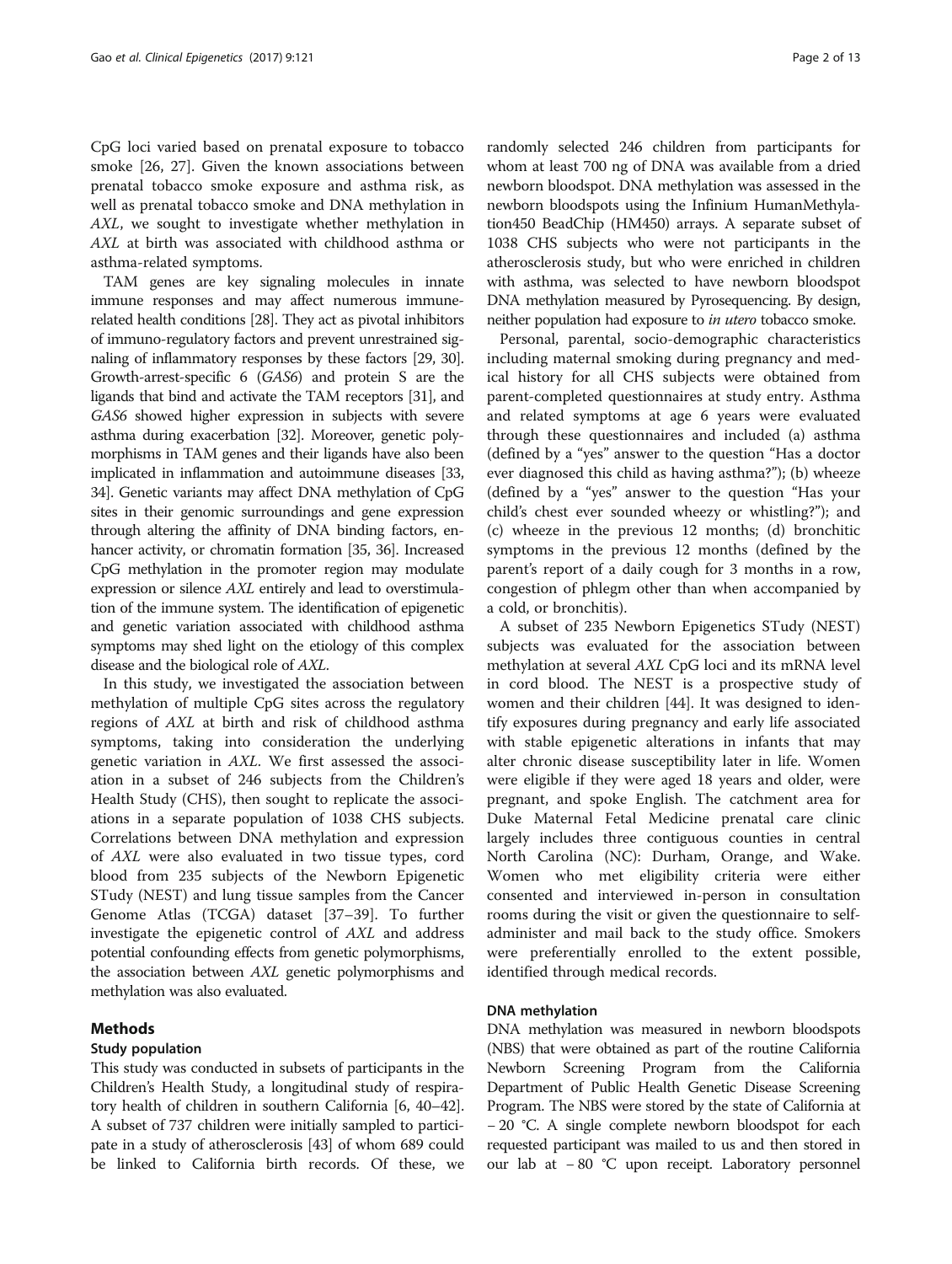<span id="page-2-0"></span>performing DNA methylation analysis were blinded to study subject information. DNA was extracted from whole blood cells using the QiaAmp DNA blood kit (Qiagen Inc., Valencia, CA) and stored at − 80 °C. Seven hundred nanograms to 1 μg of genomic DNA from each sample was treated with bisulfite using the EZ-96 DNA Methylation Kit<sup>™</sup> (Zymo Research, Irvine, CA, USA), according to the manufacturer's recommended protocol and eluted in 18 μl. The Infinium HM450 data was compiled for each locus and was expressed as beta  $(\beta)$  values. Minfi package (version 1.16.0) in R was used to process the HM450 array data [\[45](#page-11-0)], applying a normal exponential background correction to the raw intensities to reduce array-level background noise followed by dye-bias correction [\[46](#page-11-0)]. We then normalized each sample's methylation values to the same quantiles to address sample-to-sample variability [\[47\]](#page-11-0). Seven cord blood cell sub-populations (CD8+ T-lymphocytes, CD4+ Tlymphocytes, natural killer cells, B-lymphocytes, monocytes, granulocytes, and nucleated red blood cells) were estimated using regression calibration approach algorithm described by Bakulski et al. [\[48](#page-11-0), [49](#page-11-0)]. After preprocessing, CpG loci containing single-nucleotide polymorphisms (SNPs) were removed from analyses. DNA methylation was studied for a total of 12 features on the HM450 array spanning the AXL gene, identified according to their genomic positions (Fig. 1).

For Pyrosequencing assays, three CpG loci (cg10564498, cg12722469, and cg00360107) were selected for replication based on results in the primary population. For NEST subjects, genomic DNA from buffy coat specimens was extracted from umbilical cord blood using Puregene Reagents (Qiagen, Valencia, CA). PCR primers were designed by EpigenDx Inc. (<http://www.epigendx.com>) to cover the loci of interest, and the specificity of the primer sequences was confirmed using in silico PCR. Five hundred nanograms of genomic DNA extracted from NEST and CHS samples (randomized together) was bisulfite treated using the EZ DNA Methylation Kit™ (Zymo Research, Irvine, CA, USA) and was purified according to the manufacturer's protocol. Methylation assays (assay ADS8097-FS) were performed by EpigenDx Inc. using the PSQ96HS system (Pyrosequencing, Qiagen) according to standard procedures as described in previous work [\[50](#page-11-0), [51\]](#page-11-0). The methylation level was determined using QCpG software (Pyrosequencing, Qiagen) and was reported as percent of DNA methylation at each CpG locus. Each experiment included cytosines not part of a CpG dinucleotide as internal controls to evaluate incomplete bisulfite conversion of the input DNA. A series of unmethylated and methylated DNA were included as controls in each assay. Furthermore, PCR bias testing was performed by mixing unmethylated control DNA with in vitro methylated DNA at different ratios (0, 5, 10, 25, 50, 75, and 100%), followed by bisulfite modification, PCR, and Pyrosequencing analysis.

# mRNA expression in NEST

Origene's qStar mRNA detection system (Origene, Rockville, MD) was used in the quantification of AXL mRNA in cord blood in NEST subjects. qPCR primers for the major AXL transcript (#HK228780) and its corresponding copy number standard (#HK201002) were designed by qStar. All measurements of expression were conducted in duplicate in cord blood samples from 235 participants in the NEST cohort. AXL mRNA was isolated from stored PAXgene tubes of cord blood using the PAXgene blood miRNA isolation kit (Qiagen, Valencia, CA). First strand cDNA conversion of mRNA was performed using Origene's cDNA synthesis kit (#NP100042). qPCR reactions were run with Kappa Sybr Fast qPCR kit (# KK4604; KapaBiosystems, Boston, MA) in the ABI 7900HT thermocycler (Thermofisher). Ten percent repeats were included to evaluate reproducibility.

### In silico analyses in publicly available data

To assess the association between DNA methylation and gene expression in lung tissue, we downloaded AXL methylation profiling data of 29 histologically normal tissue samples from cases with lung adenocarcinoma (LUAD) or lung squamous cell carcinoma (LUSC) from

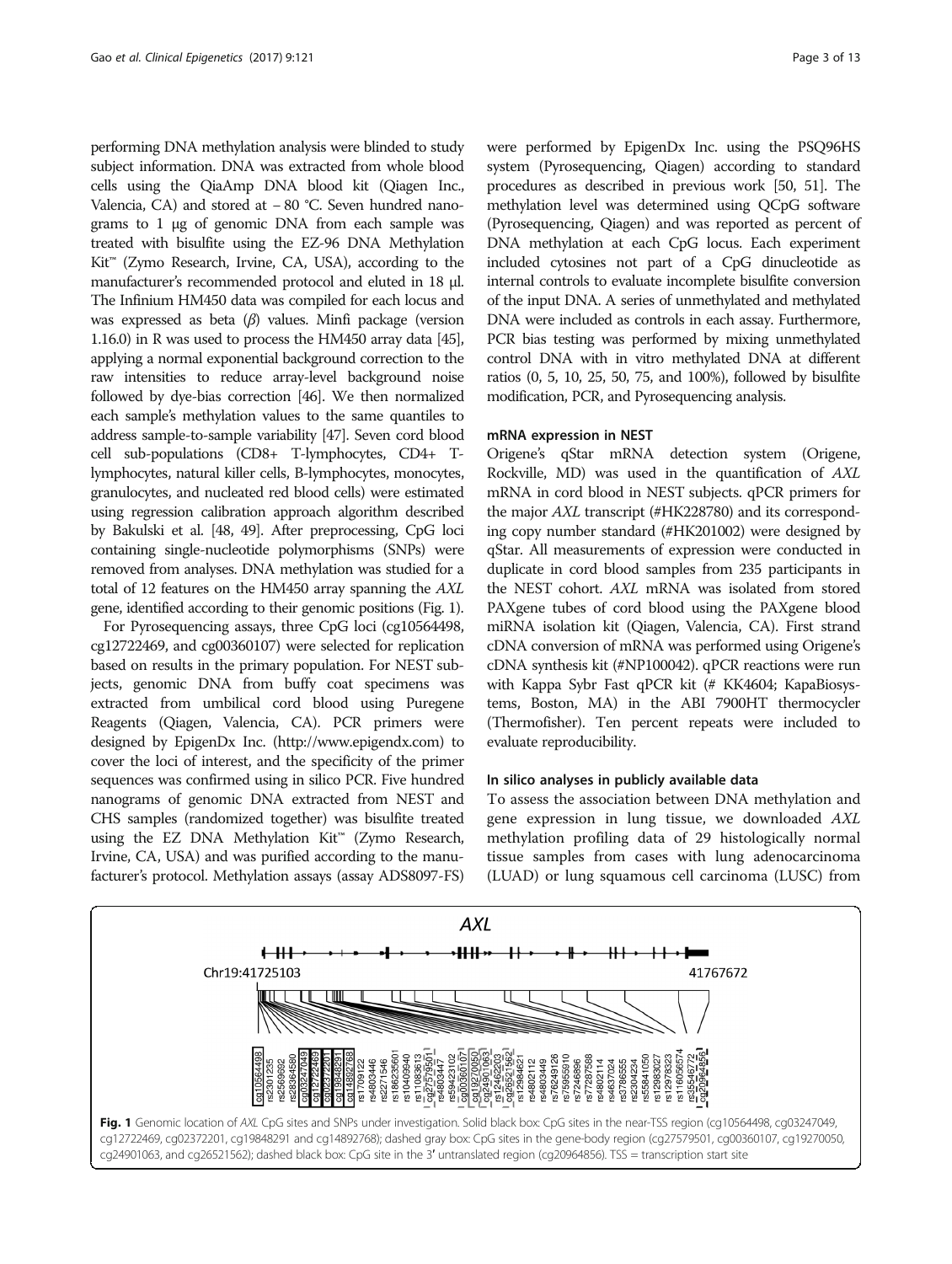the TCGA dataset [\[37](#page-11-0), [39](#page-11-0)]. All samples had both methylation profiling (Illumina Infinium HumanMethylation450 Beadchip) and RNA-seq (Illumina HiSeq) data. The mean age was 65.9 years (SD 12.39), and 75.9% of the subjects were male. 51.7% of the subjects were moderate to heavy smokers.

To visualize epigenetics marks and regulatory regions of the AXL gene in relevant tissues and cell types, we used the WashU EpiGenome Browser [\[52](#page-11-0), [53](#page-11-0)].

### Genotyping

Buccal scrapes were collected from CHS subjects beginning in 1998 using standard protocols [\[54\]](#page-11-0). A customized package including three buccal kits with instructions on buccal cell collection was sent to each participant. Genomic DNA was isolated from buccal cells using a Puregene™ DNA isolation Kit (Gentra Systems, Minneapolis, MN), and genotyping was performed using the Illumina HumanHap550, HumanHap550-Duo, or Human610-Quad BeadChip microarrays as described previously [\[55](#page-11-0)]. Data was phased using SHAPEIT and imputed using IMPUTE2 with 1000 Genomes Phase 1 integrated variant v3 phased reference (April 2012). Genotypes of SNPs in AXL and its surrounding region (1 kb upstream and downstream) were extracted from the CHS genome-wide genotypic data. SNPs with minor allele frequency (MAF) less than 5% or missing in more than 5% of the samples were removed, leaving 90 SNPs for analyses. RS numbers, minor allele frequencies, and genomic locations of all 90 SNPs under investigation were shown in Additional file [1:](#page-10-0) Table S1. Twenty-eight tagged SNPs were identified with a pair tag  $r^2 > 0.8$  in Haploview using all available CHS samples  $(N = 3845)$ and were included in the analyses [[56](#page-11-0)]. In addition, we performed principal component (PC) analysis on the 28 AXL tagged SNPs, and the top 7 PCs, which represented 80% of the total variation cumulatively, were added as covariates in regression models to test confounding effects from gene polymorphisms. Genotype data was available for 207 of the 246 subjects in the primary population and for 728 of the 1038 subjects in the replication study. Admixture was assessed using the program STRUCTURE from a set of ancestral informative markers that were scaled to represent the proportion of African American, Asian, Native American, and white admixture [[57](#page-11-0)].

#### Statistical analyses

Descriptive analyses were performed to examine the distribution of methylation and subject characteristics. Spearman correlations of methylation between each CpG site were calculated and shown in Additional file 1: Table S2. We took the average of methylation at CpG sites in the same genomic region to represent regional

methylation status (Fig. [1\)](#page-2-0). To evaluate the association between AXL methylation and asthma symptoms, we fitted logistic regression models for each outcome and CpG individually, adjusted for child's age, sex, ethnicity, city of residence at study entry, and plate effect, while history of doctor-diagnosed asthma was additionally adjusted for wheezing and bronchitic outcomes. Additional adjustment for genetic polymorphisms, methylation slide, estimated cord blood cell type proportions, parental education level, allergy history, birth weight, mode of delivery, gestational age, environmental exposures (pets, pests, cockroaches, mildew and carpet), asthma medication use, and admixture did not change the effect estimates by more than 10% and were removed from final models. The results of sensitivity analyses assessing the confounding effects of admixture and top 7 PCs from AXL SNPs were shown in Additional file [1](#page-10-0): Table S4 and Table S5, respectively. Confounding effects from each of the 28 AXL tagged SNPs were also tested one by one and were found to be minimal (results not shown). To estimate if the associations between AXL methylation and asthma symptoms were modified by sex, we included an interaction term between sex and methylation in the regression models. Wald tests were used to compute interaction  $p$  values.

A similar logistic regression model was used in the replication population to evaluate the association between asthma symptoms and methylation at each of the three CpG sites (cg10564498, cg12722469, and cg00360107) measured by Pyrosequencing, with adjustment for child's age, sex, ethnicity, city of residence at study recruitment, and asthma history (for wheezing and bronchitic outcomes). Adjusting for methylation plate had no effect on results and was not included in the final model. Effect modification by sex was also assessed.

Linear regression models were used to evaluate the associations between genetic polymorphisms and DNA methylation at AXL CpG sites, adjusting for sex, admixture, and gestational age. All SNPs were coded additively by the number of minor alleles. Logistic regression models were used to assess the association between AXL SNPs and asthma symptoms, adjusting for child's age, sex, ethnicity, and admixture. We controlled the false discovery rate (FDR) at the 0.05 level using the Benjamini-Hochberg procedure [[58](#page-11-0)], accounting for multiple tests across CpG sites and SNPs in AXL.

All tests assumed a two-sided alternative hypothesis and were conducted using the R programming language, version 3.3.1.

# Results

# DNA methylation of AXL and risk of asthma symptoms

Demographic characteristics of the primary and replication study populations are shown in Table [1](#page-4-0). The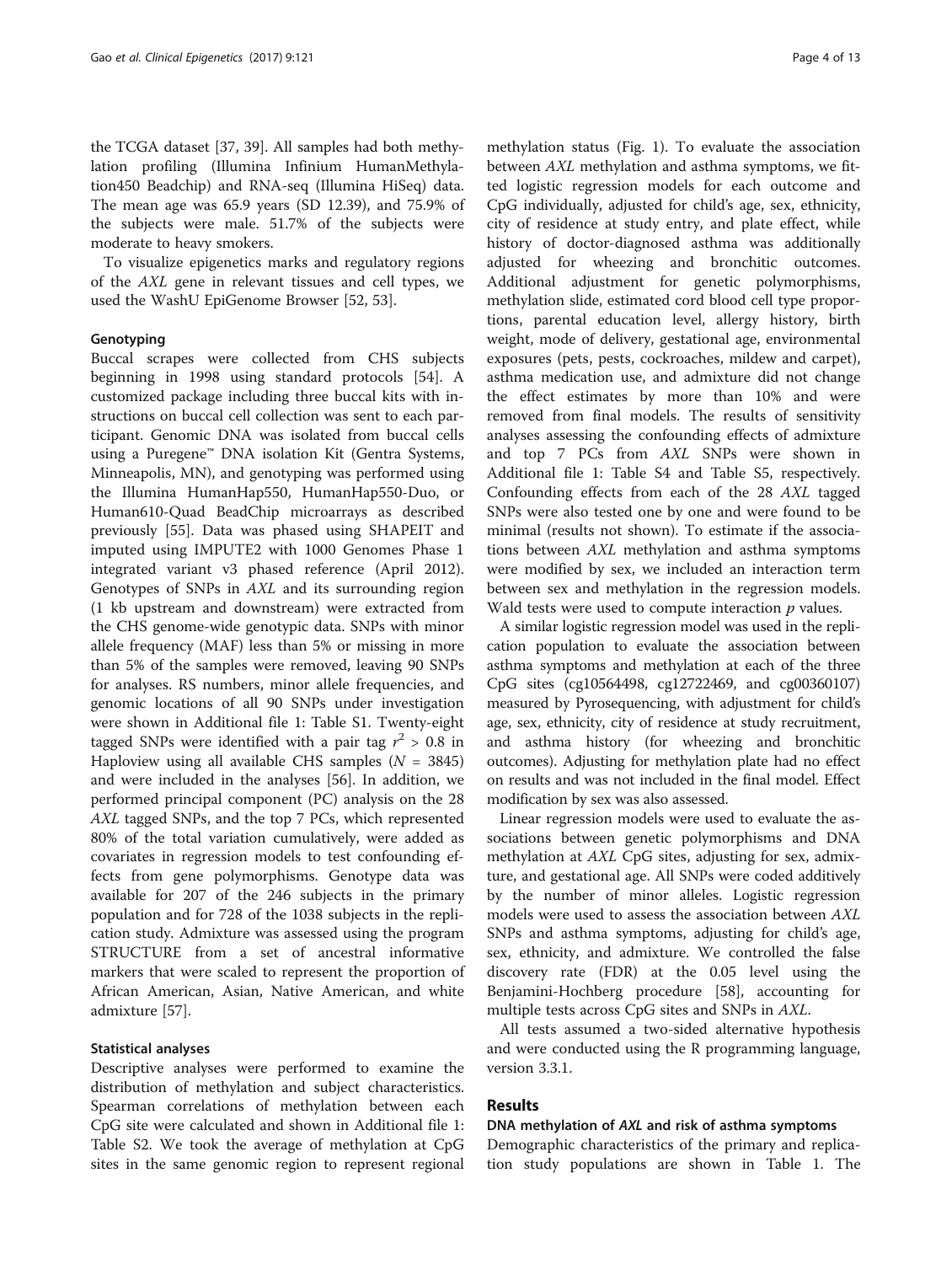|                                                         | Primary study<br>population<br>$(N = 246)$ | Replication<br>population<br>$(N = 1038)$ | $p$ value <sup>a</sup>   |
|---------------------------------------------------------|--------------------------------------------|-------------------------------------------|--------------------------|
| Male sex, $n$ $(\%)$                                    | 98 (39.8)                                  | 541 (52.1)                                | 0.0005                   |
| Ethnicity, n (%)                                        |                                            |                                           | 0.05                     |
| Hispanic                                                | 147 (59.8)                                 | 531 (51.3)                                |                          |
| Non-Hispanic White                                      | 72 (29.3)                                  | 381 (36.8)                                |                          |
| Asian/Black/Other                                       | 27 (11.0)                                  | 124 (12.0)                                |                          |
| Ever MD-diagnosed<br>asthma, $n$ (%)                    | 39 (15.9)                                  | 295 (28.4)                                | $\overline{<}$<br>0.0001 |
| Ever wheezing, n (%)                                    | 66 (26.8)                                  | 455 (43.8)                                | $\,<\,$<br>0.0001        |
| Wheezing in the previous<br>12 months, <i>n</i> (%)     | 37 (15.0)                                  | 250 (24.1)                                | 0.001                    |
| Bronchitic symptoms in the<br>previous 12 months, n (%) | 40 (16.3)                                  | 229 (22.1)                                | 0.04                     |
| Parental education, n (%)                               |                                            |                                           | 0.002                    |
| High school or less                                     | 89 (36.6)                                  | 316 (31.3)                                |                          |
| Some college                                            | 76 (31.3)                                  | 438 (43.5)                                |                          |
| Finished college/some<br>graduate school                | 78 (32.1)                                  | 254 (25.2)                                |                          |
| Age years, mean (sd)                                    | 6.4(0.6)                                   | 7.2(1.3)                                  | $\,<\,$<br>0.0001        |
| Gestational age days,<br>mean (sd)                      | 277.5 (11.0)                               | 272.7 (11.3)                              | $\,<\,$<br>0.0001        |

<span id="page-4-0"></span>Table 1 Demographic characteristics of participants

<sup>a</sup>Derived from a Pearson's Chi-squared test for categorical variables and from an unequal variance 2-sample t test for continuous variables

primary population had fewer males, more Hispanic subjects, and lower parental education level. There were more subjects having doctor-diagnosed asthma and related symptoms in the replication population by design. Prevalence of asthma was 16% in the primary study population and 28% in the replication population. Participants were 6 years old on average in the primary population and 7 years old in the replication population at the time of asthma symptoms assessment. Many of the 12 CpG loci were significantly correlated (Additional file [1:](#page-10-0) Table S2), with CpG sites closer in proximity showing stronger correlations.

We first investigated whether average DNA methylation in AXL was associated with childhood asthma symptoms (Table 2). Average methylation of all 12 CpG sites was positively associated with ever wheezing (OR 1.46, 95% CI 1.12–1.91), and the association remained significant after adjusting for multiple testing at these genomic regions (FDR-adjusted  $p$  value 0.008). This was mainly driven by methylation status of the gene-body region near the 5′ end, for which a 1% higher methylation level was significantly associated with a 72% higher risk of ever wheezing (OR 1.72, 95% CI 1.30–2.28) and a 109% higher risk of wheezing in the previous 12 months (OR 2.09, 95% CI 1.32–3.30). Moreover, the effects of

Table 2 Association between average DNA methylation levels at AXL CpG sites and risk of asthma and related symptoms in childhood in the primary study population ( $N = 246$ )

|                                               | Average of<br>near-TSS CpG<br>sites <sup>a</sup> |      | sitesb    | Average of<br>gene-body CpG |           | Average of all<br>12 CpG sites <sup>c</sup> |  |
|-----------------------------------------------|--------------------------------------------------|------|-----------|-----------------------------|-----------|---------------------------------------------|--|
|                                               | <b>OR</b>                                        | р    | <b>OR</b> | р                           | <b>OR</b> | $\overline{p}$                              |  |
| Ever MD-diagnosed asthma                      |                                                  |      |           |                             |           |                                             |  |
| Overall                                       | 1.10                                             | 0.16 | 1.05      | 0.71                        | 1.17      | 0.19                                        |  |
| By sex                                        |                                                  |      |           |                             |           |                                             |  |
| Boys                                          | 1.17                                             | 0.10 | 1.12      | 0.58                        | 1.34      | 0.09                                        |  |
| Girls                                         | 1.03                                             | 0.79 | 1.00      | 1.00                        | 1.02      | 0.90                                        |  |
| Interaction $p$ value                         |                                                  | 0.33 |           | 0.69                        |           | 0.28                                        |  |
| Ever wheezing                                 |                                                  |      |           |                             |           |                                             |  |
| Overall                                       | 1.10                                             | 0.19 | 1.72      | 0.0002                      | 1.46      | 0.005                                       |  |
| By sex                                        |                                                  |      |           |                             |           |                                             |  |
| <b>Boys</b>                                   | 1.06                                             | 0.60 | 2.70      | 0.001                       | 1.42      | 0.12                                        |  |
| Girls                                         | 1.12                                             | 0.20 | 1.51      | 0.01                        | 1.48      | 0.02                                        |  |
| Interaction $p$ value                         |                                                  | 0.69 |           | 0.08                        | 0.88      |                                             |  |
| Wheezing in the previous 12 months            |                                                  |      |           |                             |           |                                             |  |
| Overall                                       | 0.97                                             | 0.79 | 2.09      | 0.002                       | 1.26      | 0.25                                        |  |
| By sex                                        |                                                  |      |           |                             |           |                                             |  |
| Boys                                          | 0.73                                             | 0.10 | 1.85      | 0.11                        | 0.75      | 0.35                                        |  |
| Girls                                         | 1.16                                             | 0.31 | 2.20      | 0.005                       | 1.88      | 0.02                                        |  |
| Interaction $p$ value                         |                                                  | 0.05 |           | 0.70                        |           | 0.03                                        |  |
| Bronchitic symptoms in the previous 12 months |                                                  |      |           |                             |           |                                             |  |
| Overall                                       | 0.99                                             | 0.90 | 1.23      | 0.14                        | 1.04      | 0.74                                        |  |
| By sex                                        |                                                  |      |           |                             |           |                                             |  |
| Boys                                          | 0.94                                             | 0.51 | 1.18      | 0.46                        | 0.92      | 0.64                                        |  |
| Girls                                         | 1.05                                             | 0.63 | 1.26      | 0.19                        | 1.18      | 0.35                                        |  |
| Interaction $p$ value                         |                                                  | 0.41 |           | 0.82                        | 0.32      |                                             |  |

The primary study population ( $N = 246$ ) is adjusted for child's age, sex, ethnicity, methylation plate and city of residence at study recruitment; additionally adjusted for ever had MD-diagnosed asthma for wheezing and bronchitic outcomes. Odds ratios are presented for an increase in 1% of DNA methylation level at birth. For all comparisons, the reference group is children not having the corresponding outcome. Significant  $p$  values (< 0.05) are marked in italics

TSS transcription start site

Average of cg10564498, cg03247049, cg12722469, cg02372201, cg19848291 and cg14892768

b Average of cg27579501, cg00360107, cg19270050, cg24901063

and cg26521562

<sup>c</sup> Average of all 12 CpG sites

average AXL methylation on risk of wheezing in the previous 12 months were limited to girls (OR 1.88, 95% CI 1.09–3.24) and not boys (OR = 0.75, 95% CI 0.40–1.39;  $p_{\text{int}} = 0.03$ ). Increased AXL methylation was also associated with higher risk for acute bronchitic symptoms, although effects were not significant.

We sought to replicate results of four individual CpG loci in the primary analysis (Table [3](#page-5-0) and Additional file [1](#page-10-0): Table S3). We chose the two loci in the gene body with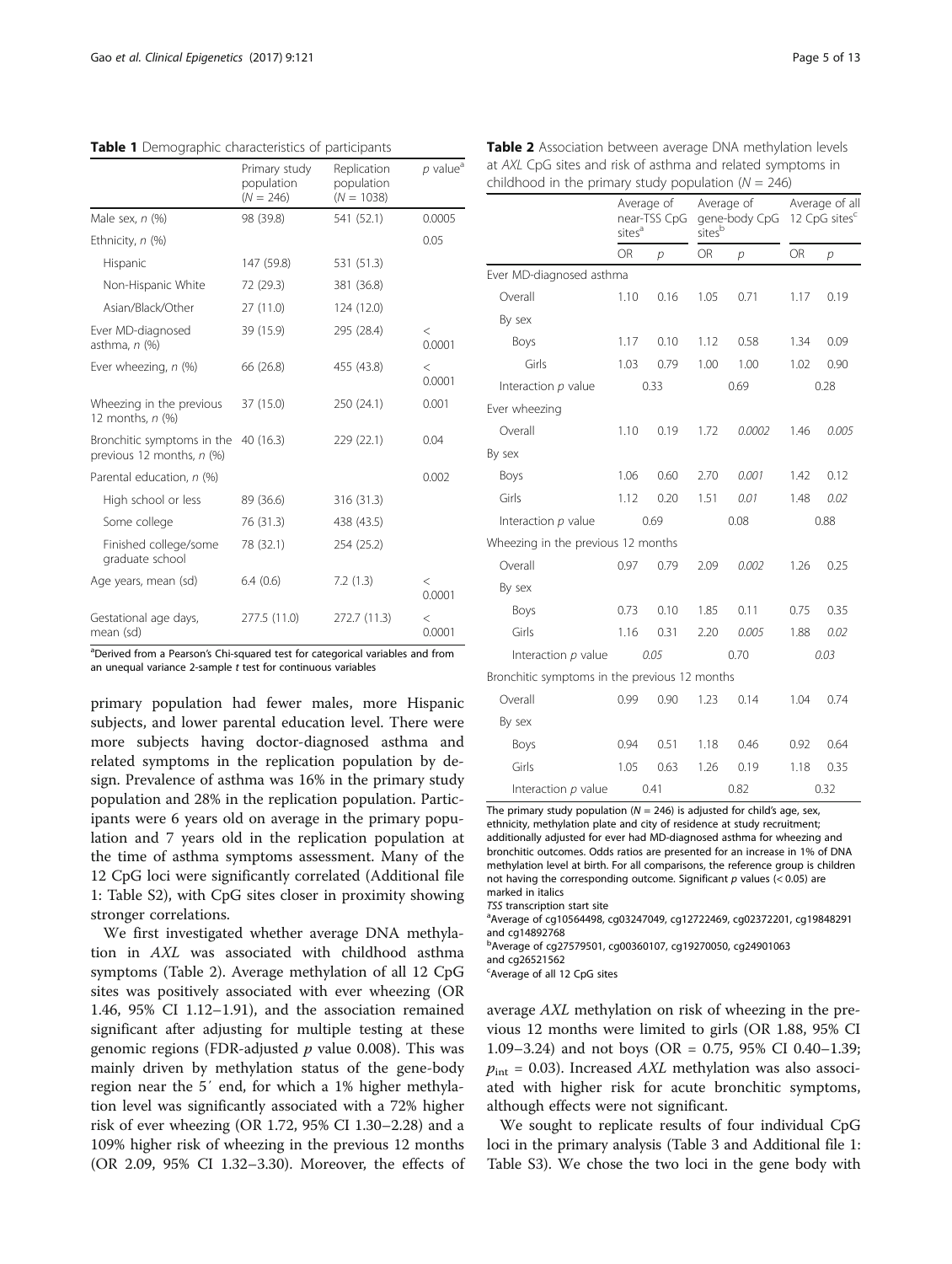| childhood in the primary study population ( $N = 246$ ) and replication population ( $N = 1038$ ) |                                       |      |            |                                     |            |                                      |            |                                    |            |                                     |            |                                   |  |
|---------------------------------------------------------------------------------------------------|---------------------------------------|------|------------|-------------------------------------|------------|--------------------------------------|------------|------------------------------------|------------|-------------------------------------|------------|-----------------------------------|--|
|                                                                                                   | cq10564498                            |      |            |                                     |            | cq12722469                           |            |                                    |            | cg00360107                          |            |                                   |  |
|                                                                                                   | Primary study<br>population<br>$-455$ |      |            | Replication<br>population<br>$-455$ |            | Primary study<br>population<br>$-55$ |            | Replication<br>population<br>$-55$ |            | Primary study<br>population<br>6826 |            | Replication<br>population<br>6826 |  |
| Distance to TSS (bp)                                                                              |                                       |      |            |                                     |            |                                      |            |                                    |            |                                     |            |                                   |  |
| Mean methylation (%)                                                                              | 26.71                                 |      | 19.60      |                                     | 17.05      |                                      |            | 11.32                              |            | 6.68                                |            | 4.35                              |  |
|                                                                                                   | ${\sf OR}$                            | р    | ${\sf OR}$ | $\overline{p}$                      | ${\sf OR}$ | $\overline{p}$                       | ${\sf OR}$ | р                                  | ${\sf OR}$ | р                                   | ${\sf OR}$ | р                                 |  |
| Ever MD-diagnosed asthma                                                                          |                                       |      |            |                                     |            |                                      |            |                                    |            |                                     |            |                                   |  |
| Overall                                                                                           | 1.02                                  | 0.28 | 1.00       | 0.86                                | 1.05       | 0.24                                 | 0.99       | 0.72                               | 0.73       | 0.04                                | 0.99       | 0.86                              |  |
| By sex                                                                                            |                                       |      |            |                                     |            |                                      |            |                                    |            |                                     |            |                                   |  |
| Boys                                                                                              | 1.04                                  | 0.11 | 1.01       | 0.60                                | 1.08       | 0.24                                 | 0.99       | 0.73                               | 0.72       | 0.16                                | 1.02       | 0.76                              |  |
| Girls                                                                                             | 0.99                                  | 0.80 | 0.98       | 0.39                                | 1.03       | 0.59                                 | 0.99       | 0.87                               | 0.73       | 0.13                                | 0.96       | 0.54                              |  |
| Interaction $p$ value                                                                             | 0.24                                  |      | 0.32       |                                     | 0.59       |                                      | 0.92       |                                    | 0.94       |                                     | 0.51       |                                   |  |
| Ever wheezing                                                                                     |                                       |      |            |                                     |            |                                      |            |                                    |            |                                     |            |                                   |  |
| Overall                                                                                           | 1.03                                  | 0.21 | 0.97       | 0.13                                | 1.07       | 0.09                                 | 0.95       | 0.05                               | 0.78       | 0.07                                | 0.90       | 0.04                              |  |
| By sex                                                                                            |                                       |      |            |                                     |            |                                      |            |                                    |            |                                     |            |                                   |  |
| Boys                                                                                              | 0.98                                  | 0.59 | 0.92       | 0.006                               | 1.07       | 0.38                                 | 0.92       | 0.01                               | 1.05       | 0.87                                | 0.92       | 0.20                              |  |
| Girls                                                                                             | 1.07                                  | 0.04 | 1.02       | 0.44                                | 1.08       | 0.14                                 | 0.99       | 0.86                               | 0.69       | 0.04                                | 0.89       | 0.10                              |  |
| Interaction $p$ value                                                                             | 0.09                                  |      | 0.01       |                                     | 0.94       |                                      | 0.10       |                                    | 0.20       |                                     | 0.73       |                                   |  |
| Wheezing in the previous 12 months                                                                |                                       |      |            |                                     |            |                                      |            |                                    |            |                                     |            |                                   |  |
| Overall                                                                                           | 1.02                                  | 0.60 | 0.96       | 0.03                                | 0.99       | 0.93                                 | 0.93       | 0.007                              | 0.55       | 0.04                                | 0.95       | 0.34                              |  |
| By sex                                                                                            |                                       |      |            |                                     |            |                                      |            |                                    |            |                                     |            |                                   |  |
| Boys                                                                                              | 0.92                                  | 0.13 | 0.92       | 0.004                               | 0.82       | 0.10                                 | 0.92       | 0.02                               | 0.74       | 0.37                                | 0.90       | 0.12                              |  |
| Girls                                                                                             | 1.15                                  | 0.02 | 1.00       | 0.94                                | 1.11       | 0.22                                 | 0.95       | 0.16                               | 0.40       | 0.03                                | 1.03       | 0.68                              |  |
| Interaction $p$ value                                                                             | 0.009                                 |      | 0.06       |                                     | 0.04       |                                      | 0.58       |                                    | 0.23       |                                     | 0.19       |                                   |  |
| Bronchitic symptoms in the previous 12 months                                                     |                                       |      |            |                                     |            |                                      |            |                                    |            |                                     |            |                                   |  |
| Overall                                                                                           | 0.99                                  | 0.66 | 0.95       | 0.02                                | 1.06       | 0.19                                 | 0.95       | 0.05                               | 0.75       | 0.07                                | 0.93       | 0.15                              |  |
| By sex                                                                                            |                                       |      |            |                                     |            |                                      |            |                                    |            |                                     |            |                                   |  |
| Boys                                                                                              | 0.96                                  | 0.24 | 0.95       | 0.04                                | 1.02       | 0.74                                 | 0.94       | 0.07                               | 0.80       | 0.31                                | 0.93       | 0.24                              |  |
| Girls                                                                                             | 1.03                                  | 0.46 | 0.97       | 0.25                                | 1.09       | 0.14                                 | 0.97       | 0.37                               | 0.70       | 0.12                                | 0.93       | 0.40                              |  |
| Interaction p value                                                                               | 0.18                                  |      | 0.60       |                                     | 0.47       |                                      | 0.60       |                                    | 0.67       |                                     | 0.96       |                                   |  |

<span id="page-5-0"></span>Table 3 Association between DNA methylation levels at selected AXL CpG sites and risk of asthma and related symptoms in

The primary study population  $(N = 246)$  is adjusted for child's age, sex, ethnicity, methylation plate and city of residence at study recruitment; additionally adjusted for ever had MD-diagnosed asthma for wheezing and bronchitic outcomes

The replication population (N = 1038) is adjusted for child's age, sex, ethnicity and city of residence at study recruitment; additionally adjusted for ever had MD-diagnosed asthma for wheezing and bronchitic outcomes

Odds ratios are presented for an increase in 1% of DNA methylation level at birth. For all comparisons, the reference group is children not having the corresponding outcome. Significant  $p$  values (< 0.05) are marked in italics

TSS transcription start site

the most consistent associations (cg00360107 and cg19270050) and the two loci showing significant interactions with sex (cg10564498 and cg12722469) (Additional file [1](#page-10-0): Table S3). These loci were evaluated in a separate population of 1038 CHS subjects using Pyrosequencing. A successful PCR primer design could not be found for cg19270050; therefore, only cg00360107, cg10564498, and cg12722469 were evaluated in the replication population (Table 3). Consistent with primary results, methylation at cg00360107 was also negatively associated with asthmarelated symptoms, especially the risk of ever wheezing (Table 3; OR 0.90, 95% CI 0.82–0.99). The differences in associations by sex were marginally replicated for cg10564498 ( $p_{\text{int}}$  = 0.06), but not for cg12722469 (Table 3). In both populations, higher cg10564498 methylation was associated with higher risk for ever wheezing and wheezing in the previous 12 months in girls but lower risk in boys, with similar magnitudes of sex-stratified effects.

### AXL methylation and expression in cord blood and lung

Next, we sought to identify whether DNA methylation in AXL was associated with its mRNA expression level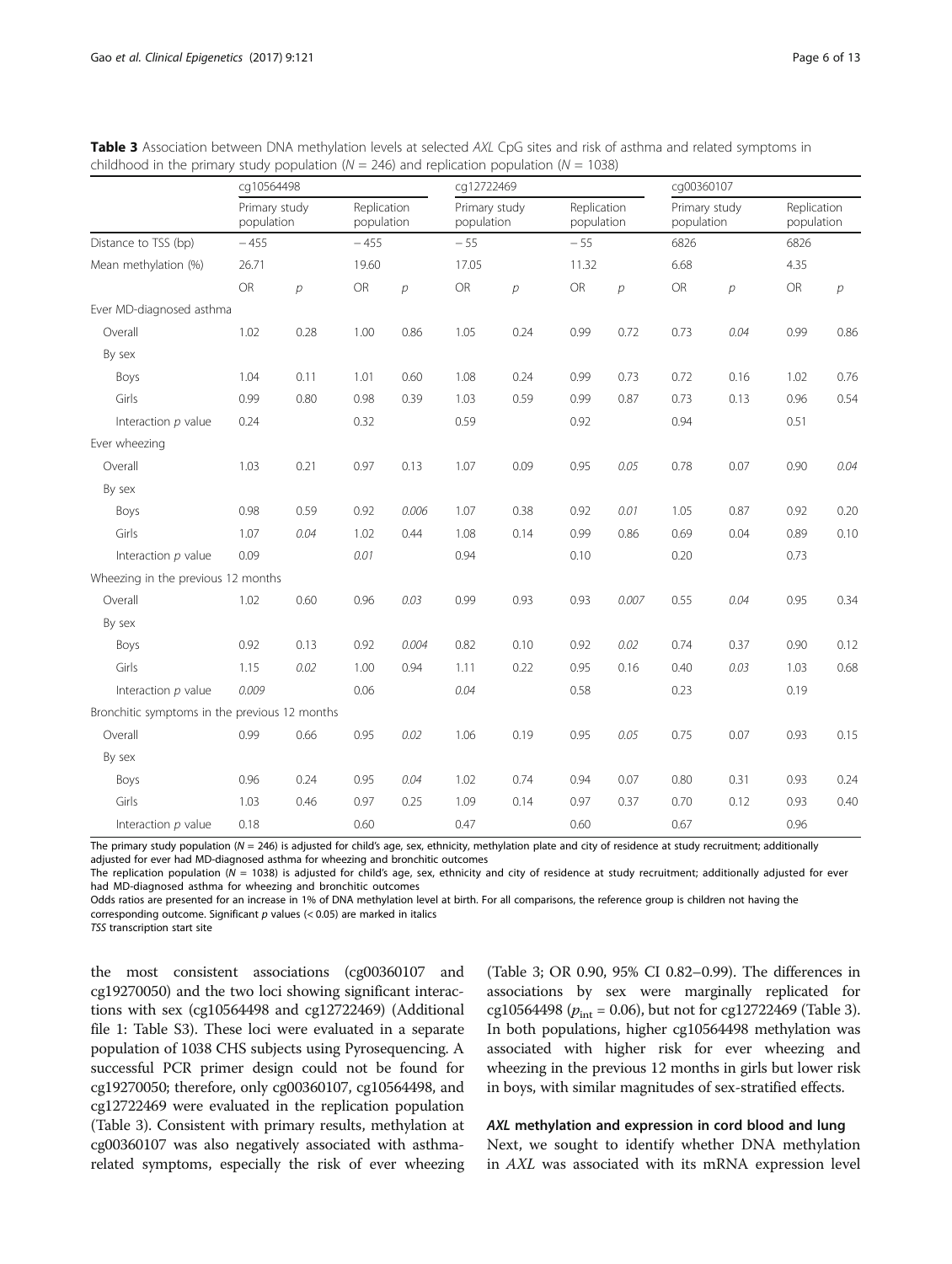in the cord blood and in the lung tissue. To do so, we evaluated the correlations between paired data in NEST and TCGA datasets. While transcripts of AXL mRNA were detectable in the cord blood in NEST, overall expression was very low and we did not find evidence to support a correlation. We then evaluated the correlations with gene expression for AXL methylation using 29 histologically normal lung tissue samples based on HM450 array and RNA sequencing data (Additional file [1:](#page-10-0) Figure S1). Average methylation of the whole AXL gene as represented by 12 CpG loci, showed negative correlation with expression ( $r = -0.42$ ,  $p$  value = 0.03). These data, albeit in a population of adult males some of whom have a history of smoking, lend preliminary support to the notion that increased methylation may lead to lower AXL expression level in the lung, a more pathologically relevant tissue for asthma and related phenotypes than evaluation of peripheral blood.

#### Genetic variants and DNA methylation of AXL

We also tested whether SNPs in AXL and the surrounding regions (1 kb upstream and downstream) were associated with average DNA methylation in the primary study population (Table [4](#page-7-0)). A few tagging SNPs were significantly associated with average AXL DNA methylation in the near-transcription start site (TSS) region and the whole gene after FDR adjustment. We further tested if SNPs were associated with DNA methylation at individual CpG sites in the replication population and found that AXL DNA methylation was strongly linked to underlying genetic polymorphisms (Table [5](#page-8-0)). The associations between cg10564498 methylation and tagging SNPs are shown in Additional file [1:](#page-10-0) Figure S2, suggesting that SNPs were having stronger associations with CpG sites in closer proximity. The SNPs under investigation were tagging SNPs; thus, linkage disequilibrium (LD) was low by design (Additional file [1:](#page-10-0) Figure S2). None of these SNPs were confounders to the association between AXL methylation and asthma-related symptoms (Additional file [1](#page-10-0): Table S5) or statistically significantly associated with asthma and related symptoms in childhood (Additional file [1:](#page-10-0) Table S6).

Lastly, we used the WashU EpiGenome Browser to conduct an in silico investigation of epigenetic regulatory traits in tissues and cell types relevant to our fetal programming hypothesis and potential involvement of immune cells. We contrasted histone marks, regulatory regions, and transcription factor binding sites in the IMR90 fetal lung cell line, adult lung fibroblast cells, and adult CD4 naïve primary cells (Fig. [2](#page-9-0)). The CpG loci evaluated in the AXL gene body region are located adjacent to enhancers in both fetal and adult lung fibroblast cells, and adult CD4 naïve primary cells (light green and yellow in chromHMM tracks). The gene-body region

under investigation also contains transcription factor binding sites, indicated by peaks from ChIP-Seq input, and marks for active transcription (green in chromHMM tracks). There are more transcription factor binding sites and active histone marks associated with this region in fetal lung than in adult lung and blood, suggesting the active transcription and regulation of AXL in fetal lung. Additionally, the combination of H3K4me1 and H3K27ac, which marks active enhancers [[59](#page-11-0), [60](#page-11-0)], was observed in the same genomic position (CpG sites cg00360107 cg26521562) in both fetal and adult lung fibroblast cells, suggesting this region may act as an enhancer throughout life. The epigenetic marks in CD4 naïve primary cells were fewer, although the pattern of H3K4me1 in particular was generally consistent with lung cells and suggests that these epigenetic marks observed in blood may reflect patterns in fetal and adult lung.

### **Discussion**

Our results show that average methylation in AXL at birth was associated with higher risk for asthma-related phenotypes in childhood, especially wheezing. The effects of average AXL methylation on wheezing symptoms were magnified in girls compared to boys. One CpG locus, cg00360107, which was inversely correlated with its nearest neighbors, was associated with marginally significantly reduced wheezing risk, and the result was replicated by Pyrosequencing in a separate population of 1038 CHS subjects.

The AXL CpG region showing the strongest association with wheeze is located in a region of the gene body harboring histone marks for active transcription and enhancers in fetal and adult lung cells and CD4 immune cells. This region was predicted from the UCSC genome browser [\[61](#page-11-0), [62\]](#page-11-0) to have binding sites for the transcription factor IRF7 (interferon regulatory factor 7), which is involved in transcriptional activation of virus-inducible cellular genes, the transcriptional activator ISGF3 (interferon-stimulated gene factor 3), and AP-1 (activator protein 1) that regulates gene expression in response to a variety of pathogenic stimuli [[63](#page-11-0)–[65](#page-11-0)]. Alterations in CpG methylation levels in this region during fetal development may modify the transcriptional activity of AXL and the binding of transcription factors in response to stimuli, particularly in the lung.

AXL has been well characterized in the pathogenesis of numerous cancers and cardiovascular events [[66](#page-11-0)–[71](#page-12-0)] but is rarely addressed in asthma. Key elements in asthma pathogenesis include the accumulation of polarized CD4<sup>+</sup> T helper  $(T_H)$ 2 cells and exaggeration of proinflammatory  $T_H2$  cells over the infection-fighting  $T_H1$ cells in the T cell repertoire, accompanied by an upregulation of the  $T_H2$  inflammatory cytokines [\[72](#page-12-0)]. In the key antigen-presenting cells including dendritic cells (DCs)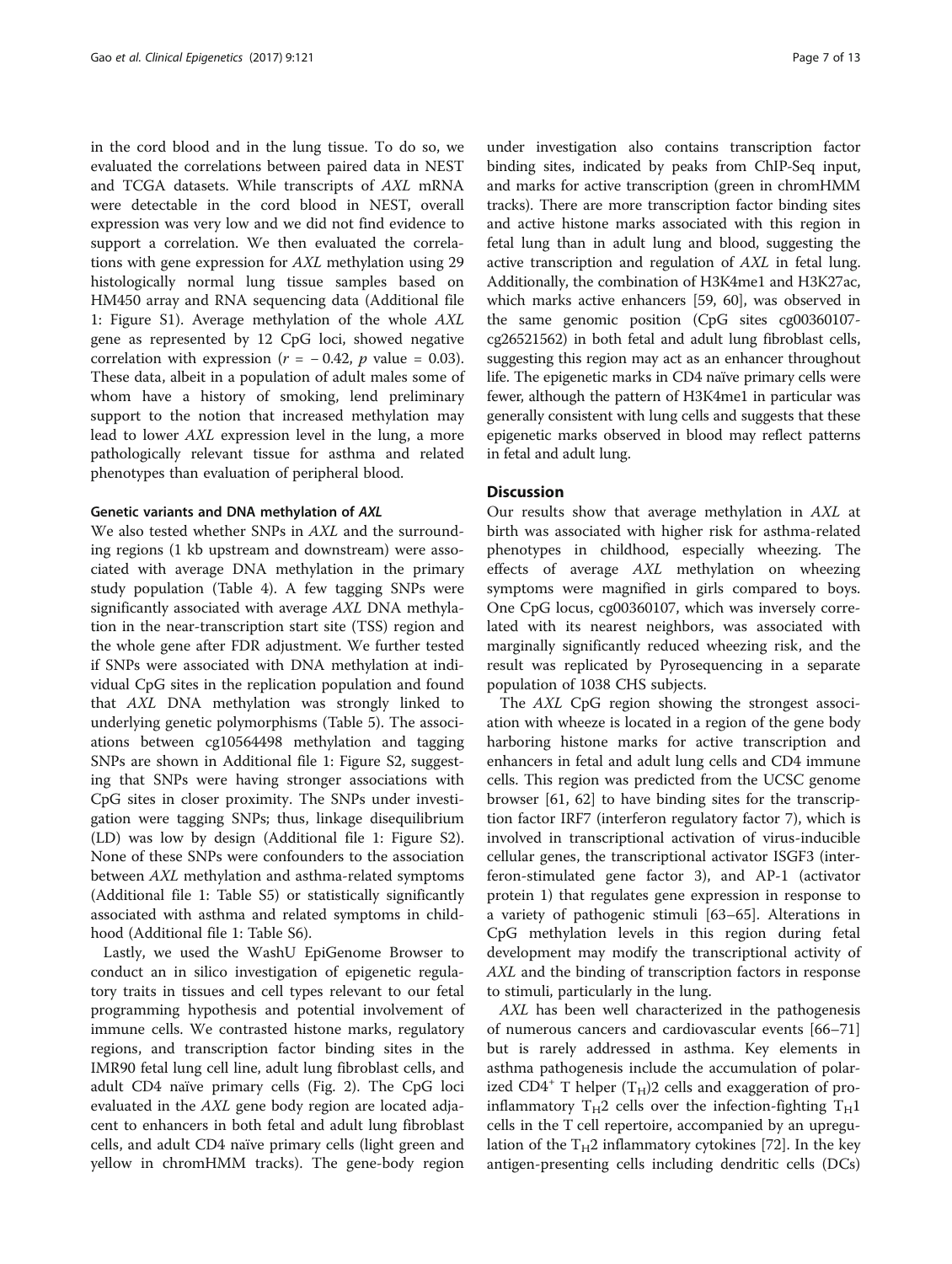|             |          |         | Average of near-TSS CpG sites <sup>a</sup> |            |         |                | Average of gene-body CpG sitesb | Average of all 12 CpG sites <sup>c</sup> |                |            |
|-------------|----------|---------|--------------------------------------------|------------|---------|----------------|---------------------------------|------------------------------------------|----------------|------------|
| RS Number   | Location | β       | $\overline{p}$                             | Adjusted p | $\beta$ | $\overline{p}$ | Adjusted $p$                    | $\beta$                                  | $\overline{p}$ | Adjusted p |
| rs2301235   | 41724671 | 0.60    | 0.14                                       | 0.29       | 0.09    | 0.64           | 0.79                            | 0.35                                     | 0.11           | 0.26       |
| rs2569692   | 41724687 | 1.55    | $2.9E - 04$                                | 0.01       | 0.24    | 0.24           | 0.44                            | 0.84                                     | $2.1E - 04$    | 0.01       |
| rs28364580  | 41724885 | 1.16    | 0.005                                      | 0.05       | 0.34    | 0.07           | 0.22                            | 0.67                                     | 0.002          | 0.03       |
| rs1709122   | 41725754 | 1.21    | $4.2E - 04$                                | 0.01       | 0.05    | 0.76           | 0.87                            | 0.59                                     | 0.001          | 0.03       |
| rs4803446   | 41726167 | 0.66    | 0.09                                       | 0.25       | 0.22    | 0.23           | 0.44                            | 0.41                                     | 0.05           | 0.19       |
| rs2271546   | 41727197 | 0.87    | 0.12                                       | 0.28       | 0.46    | 0.08           | 0.24                            | 0.63                                     | 0.03           | 0.16       |
| rs186235601 | 41728703 | 1.34    | 0.05                                       | 0.22       | 0.52    | 0.11           | 0.26                            | 0.89                                     | 0.02           | 0.10       |
| rs10409940  | 41728765 | 0.78    | 0.03                                       | 0.16       | $-0.06$ | 0.73           | 0.86                            | 0.33                                     | 0.09           | 0.25       |
| rs11083613  | 41729505 | 0.03    | 0.93                                       | 0.95       | $-0.33$ | 0.06           | 0.22                            | $-0.18$                                  | 0.38           | 0.56       |
| rs4803447   | 41731175 | 1.75    | 0.009                                      | 0.08       | 0.52    | 0.10           | 0.25                            | 1.01                                     | 0.004          | 0.05       |
| rs59423102  | 41731749 | $-0.13$ | 0.81                                       | 0.89       | 0.22    | 0.38           | 0.56                            | 0.07                                     | 0.81           | 0.89       |
| rs12462203  | 41732423 | 0.18    | 0.59                                       | 0.75       | $-0.05$ | 0.74           | 0.87                            | $-0.02$                                  | 0.91           | 0.95       |
| rs12984621  | 41732727 | $-0.15$ | 0.68                                       | 0.82       | $-0.14$ | 0.41           | 0.60                            | $-0.23$                                  | 0.25           | 0.44       |
| rs4802112   | 41734490 | 0.89    | 0.02                                       | 0.11       | 0.04    | 0.84           | 0.92                            | 0.34                                     | 0.09           | 0.25       |
| rs4803449   | 41734666 | 1.02    | 0.005                                      | 0.05       | 0.17    | 0.31           | 0.50                            | 0.47                                     | 0.01           | 0.10       |
| rs76249126  | 41737410 | $-1.22$ | 0.06                                       | 0.22       | $-0.28$ | 0.36           | 0.56                            | $-0.71$                                  | 0.04           | 0.18       |
| rs75955910  | 41737414 | $-0.65$ | 0.32                                       | 0.50       | $-0.52$ | 0.08           | 0.24                            | $-0.54$                                  | 0.11           | 0.26       |
| rs7246896   | 41738212 | 0.11    | 0.86                                       | 0.92       | 0.22    | 0.42           | 0.60                            | 0.18                                     | 0.57           | 0.74       |
| rs77287588  | 41739574 | $-0.48$ | 0.29                                       | 0.49       | $-0.22$ | 0.29           | 0.49                            | $-0.27$                                  | 0.27           | 0.46       |
| rs4802114   | 41741278 | 0.36    | 0.32                                       | 0.50       | 0.07    | 0.66           | 0.81                            | 0.14                                     | 0.47           | 0.64       |
| rs4637024   | 41743454 | $-0.76$ | 0.13                                       | 0.29       | 0.02    | 0.95           | 0.96                            | $-0.36$                                  | 0.17           | 0.34       |
| rs3786555   | 41748153 | 0.70    | 0.10                                       | 0.25       | $-0.23$ | 0.24           | 0.44                            | 0.13                                     | 0.55           | 0.72       |
| rs2304234   | 41748753 | 0.51    | 0.17                                       | 0.34       | 0.00    | 0.99           | 0.99                            | 0.14                                     | 0.48           | 0.64       |
| rs55841050  | 41750550 | 1.43    | 0.04                                       | 0.19       | 0.80    | 0.01           | 0.10                            | 0.94                                     | 0.01           | 0.10       |
| rs12983027  | 41753634 | 0.79    | 0.07                                       | 0.22       | $-0.18$ | 0.36           | 0.56                            | 0.18                                     | 0.43           | 0.61       |
| rs12978323  | 41756038 | 0.89    | 0.03                                       | 0.15       | 0.09    | 0.63           | 0.79                            | 0.33                                     | 0.13           | 0.28       |
| rs116056574 | 41759637 | 0.10    | 0.77                                       | 0.88       | 0.12    | 0.45           | 0.63                            | 0.02                                     | 0.92           | 0.95       |
| rs35546772  | 41764758 | 1.12    | 0.07                                       | 0.22       | 0.05    | 0.86           | 0.92                            | 0.43                                     | 0.18           | 0.34       |

<span id="page-7-0"></span>Table 4 Association between DNA methylation levels at multiple CpG sites and gene polymorphisms in AXL in the primary study population  $(N = 207)$ 

SNP data was only available for a subset of subjects. SNPs were modeled as ordinal variables (0 = major allele, 1 = heterozygote, and 2 = minor allele), and models were adjusted for child's sex, admixture, and gestational age. Beta values are showing the percent change in methylation per one unit increase in SNP. Tagging SNPs were defined with a pair tag  $r^2 > 0.8$  in Haploview with all CHS samples (N = 3845). FDR was used to adjust for all tests performed at the 3<br>methylation averages (28 × 3 tests). Significant EDR-adjusted n va methylation averages (28  $\times$  3 tests). Significant FDR-adjusted p values (< 0.05) are marked in italics

TSS transcription start site

Average of cg10564498, cg03247049, cg12722469, cg02372201, cg19848291, and cg14892768

<sup>b</sup>Average of cg27579501, cg00360107, cg19270050, cg24901063, and cg26521562

<sup>c</sup>Average of all 12 CpG sites

and macrophages, AXL and other TAM proteins function to inhibit production of pro-inflammatory cytokines that are induced by Toll-like receptors (TLRs), while activating the inflammation-inhibitory genes encoding the suppressor of cytokine signaling (SOCS) 1 and 3 [\[29,](#page-11-0) [73\]](#page-12-0). Taken together, these concepts illuminate a carefully regulated feedback control process that switches a pro-inflammatory signaling complex to one that inhibits inflammation. Many of the genes inhibited or activated by AXL in this process are involved in asthma pathogenesis.

This information suggests that AXL signaling may be associated with the suppression of inflammatory responses and lower risk for asthma and related phenotypes. In our study, we observed average DNA methylation at AXL was positively associated with wheezing symptoms. The association was stronger in girls, where a 1% increase in average methylation was associated with an 88% increase in risk of wheezing symptoms while no effect was seen in boys. Previous research has reported sex-specific associations between DNA methylation and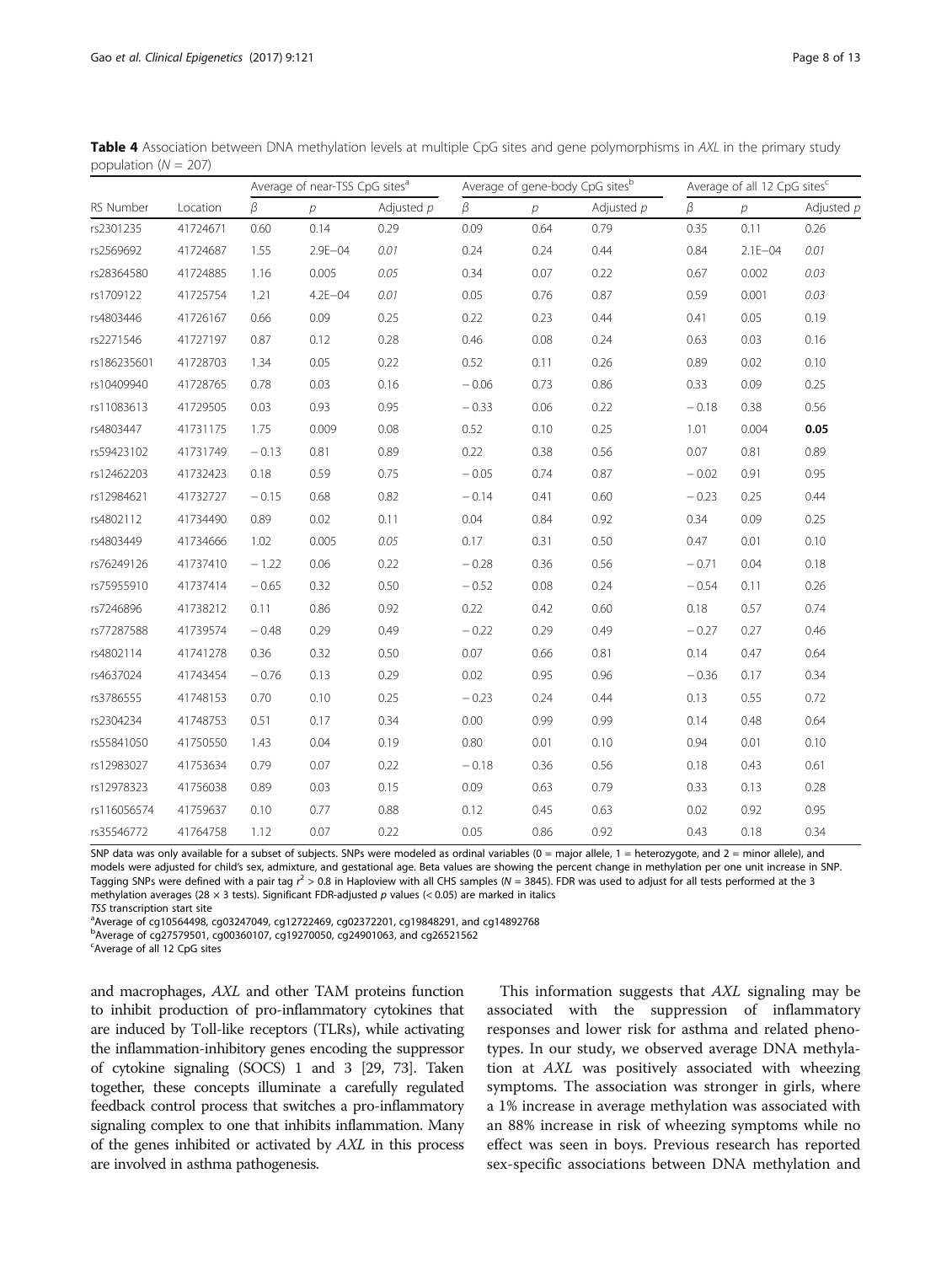SNP data was only available for a subset of subjects. SNPs were modeled as ordinal variables (0 = major allele, 1 = heterozygote, and 2 = minor allele) and models were adjusted for child's sex, admixture and gestational age. Beta values are showing the percent changes in methylation at each CpG site per one unit increase in SNP. Tagging SNPs were defined with a pair tag  $r^2 > 0.8$  in Haploview with all CHS samples (N = 3845). FDR was used to adjust for all tests performed at the 3<br>CDG sites (28 x 3 tests) in each study population. Signifi CpG sites (28  $\times$  3 tests) in each study population. Significant FDR-adjusted p values (< 0.05) are marked in italics

various health outcomes including autoimmune diseases [[74](#page-12-0)–[76](#page-12-0)], although the mechanisms behind these are unclear. The association between AXL methylation and higher risk for wheezing symptoms was observed as early as the first few days of life, indicating that methylation status of AXL may be reflecting epigenetic changes programmed in utero that make the child more susceptible to symptoms in later childhood. Higher average AXL methylation was also associated with higher risk for childhood bronchitic symptoms, which are suggestive of chronic symptoms that may follow an illness or acute exacerbation of asthma, or chronic inflammation in the airway. However, due to the small sample size in the

primary population, we were not able to detect significant associations.

Underlying genetic variants are known to influence epigenetic variation. Therefore, we evaluated SNPs in AXL to understand whether genetic variation influenced DNA methylation directly, to address potential confounding of observed associations between DNA methylation and asthma and wheeze risk, and to test whether SNPs independently predicted asthma and wheeze risk. Genome-wide studies have revealed quantitative trait loci (QTLs) for DNA methylation, known as methylation QTLs (metQTLs) in multiple human tissues [[77](#page-12-0)–[83](#page-12-0)]. MetQTLs are usually located in intergenic or

<span id="page-8-0"></span>Table 5 Association between DNA methylation levels at selected CpG sites and gene polymorphisms in AXL in the replication population  $(N = 728)$ 

|             |          | cq10564498 (location: 41724653) |               |             |         | cq12722469 (location: 41725053) |             | cq00360107 (location: 41731934) |                |             |
|-------------|----------|---------------------------------|---------------|-------------|---------|---------------------------------|-------------|---------------------------------|----------------|-------------|
| RS Number   | Location | β                               | $\mathcal{P}$ | Adjusted p  | β       | $\overline{p}$                  | Adjusted p  | $\beta$                         | $\overline{p}$ | Adjusted p  |
| rs2301235   | 41724671 | 0.94                            | 0.002         | 0.004       | 0.39    | 0.11                            | 0.15        | $-0.07$                         | 0.57           | 0.63        |
| rs2569692   | 41724687 | 1.75                            | $1.2E - 07$   | $7.7E - 07$ | 1.83    | $8.8E - 12$                     | $3.7E - 10$ | 0.37                            | 0.004          | 0.007       |
| rs28364580  | 41724885 | 1.57                            | $5.6E - 07$   | $2.9E - 06$ | 1.66    | $8.2E - 11$                     | $2.3E - 09$ | 0.31                            | 0.01           | 0.02        |
| rs1709122   | 41725754 | 1.80                            | $4.2E - 12$   | $3.5E - 10$ | 1.31    | $7.9E - 10$                     | $1.7E - 08$ | 0.19                            | 0.06           | 0.08        |
| rs4803446   | 41726167 | 1.43                            | $2.0E - 07$   | $1.2E - 06$ | 1.02    | $6.4E - 06$                     | $2.5E - 05$ | 0.21                            | 0.05           | 0.07        |
| rs2271546   | 41727197 | 2.21                            | $2.8E - 08$   | $2.3E - 07$ | 1.93    | $2.5E - 09$                     | $4.1E - 08$ | 0.33                            | 0.03           | 0.05        |
| rs186235601 | 41728703 | 1.91                            | $5.0E - 04$   | 0.001       | 2.13    | $1.9E - 06$                     | $8.5E - 06$ | 0.57                            | 0.007          | 0.01        |
| rs10409940  | 41728765 | 1.46                            | $2.1E - 08$   | $2.0E - 07$ | 1.18    | $3.0E - 08$                     | $2.3E - 07$ | 0.18                            | 0.07           | 0.10        |
| rs11083613  | 41729505 | 0.10                            | 0.74          | 0.77        | 0.06    | 0.79                            | 0.79        | 0.08                            | 0.46           | 0.53        |
| rs4803447   | 41731175 | 0.57                            | 0.22          | 0.27        | 1.04    | 0.006                           | 0.01        | 0.38                            | 0.03           | 0.05        |
| rs59423102  | 41731749 | 0.57                            | 0.16          | 0.20        | 0.58    | 0.08                            | 0.10        | 0.06                            | 0.70           | 0.75        |
| rs12462203  | 41732423 | 0.77                            | 0.002         | 0.004       | 0.81    | $5.1E - 05$                     | $1.7E - 04$ | 0.47                            | $5.1E - 07$    | $2.8E - 06$ |
| rs12984621  | 41732727 | 0.55                            | 0.03          | 0.05        | 0.58    | 0.006                           | 0.01        | 0.36                            | $1.9E - 04$    | $5.6E - 04$ |
| rs4802112   | 41734490 | 0.87                            | $9.8E - 04$   | 0.002       | 0.93    | $1.5E - 05$                     | $5.6E - 05$ | 0.56                            | $2.0E - 08$    | $2.0E - 07$ |
| rs4803449   | 41734666 | 1.08                            | $2.4E - 05$   | $8.4E - 05$ | 1.11    | $9.3E - 08$                     | $6.5E - 07$ | 0.54                            | $1.7E - 08$    | $2.0E - 07$ |
| rs76249126  | 41737410 | $-0.93$                         | 0.03          | 0.05        | $-0.49$ | 0.17                            | 0.21        | $-0.08$                         | 0.62           | 0.67        |
| rs75955910  | 41737414 | $-1.42$                         | 0.003         | 0.005       | $-1.34$ | $5.7E - 04$                     | 0.001       | $-0.07$                         | 0.72           | 0.76        |
| rs7246896   | 41738212 | 0.79                            | 0.10          | 0.13        | 0.22    | 0.57                            | 0.63        | $-0.05$                         | 0.78           | 0.79        |
| rs77287588  | 41739574 | $-0.46$                         | 0.17          | 0.21        | $-0.84$ | 0.002                           | 0.005       | 0.04                            | 0.73           | 0.77        |
| rs4802114   | 41741278 | 0.47                            | 0.08          | 0.10        | 0.68    | 0.001                           | 0.003       | 0.33                            | 8.9E-04        | 0.002       |
| rs4637024   | 41743454 | $-0.32$                         | 0.39          | 0.45        | $-0.04$ | 0.90                            | 0.90        | $-0.09$                         | 0.54           | 0.61        |
| rs3786555   | 41748153 | 0.85                            | 0.003         | 0.005       | 0.79    | $6.9E - 04$                     | 0.002       | 0.50                            | $3.2E - 06$    | $1.4E - 05$ |
| rs2304234   | 41748753 | 0.37                            | 0.13          | 0.16        | 0.66    | $9.6E - 04$                     | 0.002       | 0.46                            | $7.2E - 07$    | $3.6E - 06$ |
| rs55841050  | 41750550 | 0.58                            | 0.23          | 0.28        | 1.08    | 0.007                           | 0.01        | 0.57                            | 0.002          | 0.005       |
| rs12983027  | 41753634 | 1.03                            | 0.001         | 0.002       | 1.12    | $1.3E - 05$                     | $5.0E - 05$ | 0.48                            | $5.2E - 05$    | $1.7E - 04$ |
| rs12978323  | 41756038 | 0.99                            | $2.1E - 04$   | $5.8E - 04$ | 1.06    | $1.2E - 06$                     | $5.6E - 06$ | 0.59                            | $6.4E - 09$    | $8.9E - 08$ |
| rs116056574 | 41759637 | 0.77                            | 0.003         | 0.005       | 0.79    | $1.3E - 04$                     | $3.9E - 04$ | 0.35                            | $3.5E - 04$    | $9.2E - 04$ |
| rs35546772  | 41764758 | 1.31                            | 0.006         | 0.01        | 1.45    | $2.1E - 04$                     | $5.8E - 04$ | 0.69                            | $1.4E - 04$    | $4.2E - 04$ |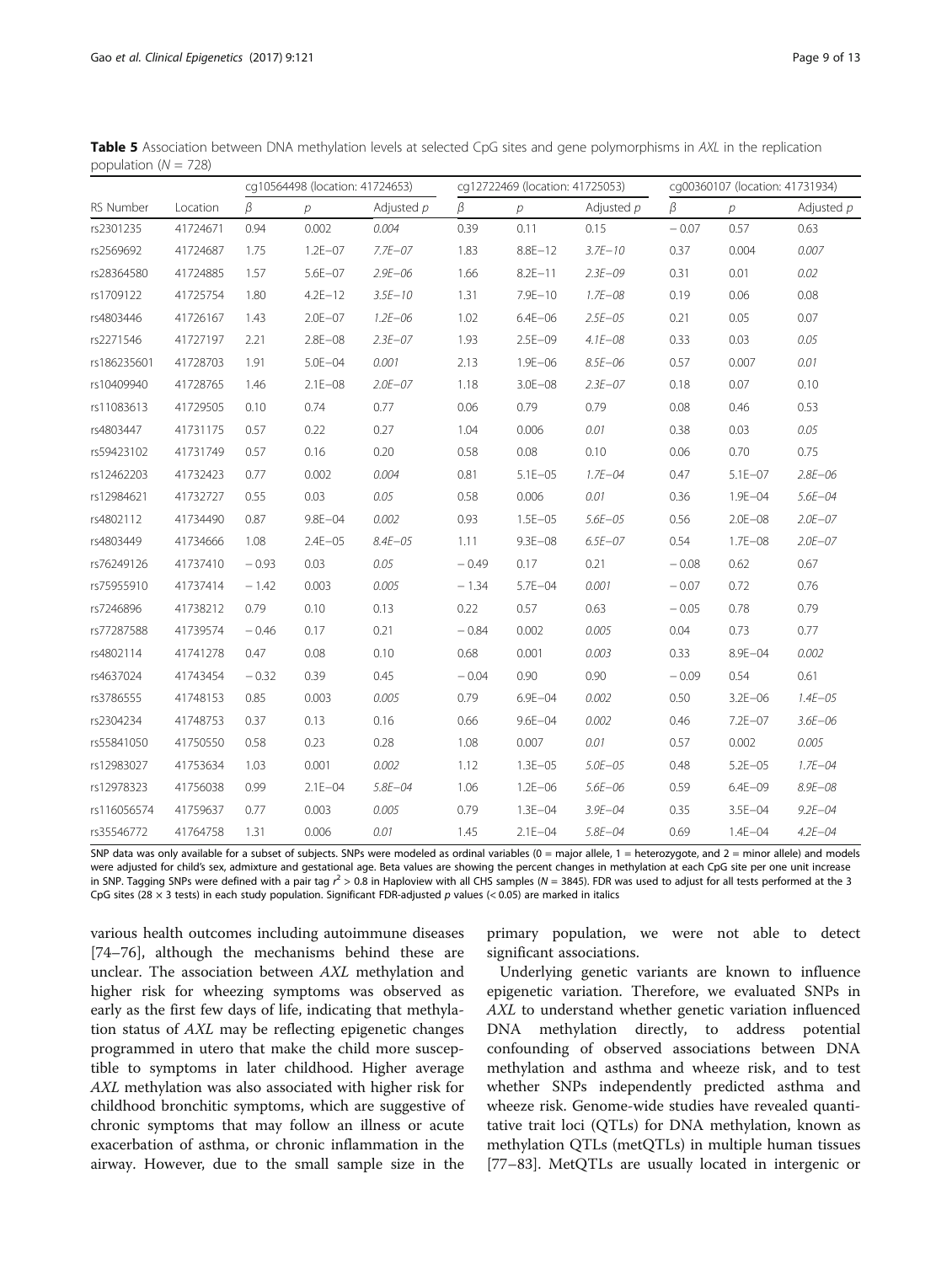<span id="page-9-0"></span>

obtained from adult blood

intragenic regions and affect DNA methylation levels at nearby CpG sites [[84\]](#page-12-0). In one study of metQTLs in human lung, the authors identified 34,304 *cis-* and 585 trans-metQTLs, which were enriched in CTCF-binding sites, DNaseI hypersensitivity regions, and histone marks [[81\]](#page-12-0). In this study, we found that average DNA methylation in AXL was highly correlated with genetic variation in nearby sites acting in cis.

The above evidence implies that alterations in the methylation landscape of AXL may be attributable partially to genetic polymorphisms in nearby regions. Most of the SNPs under investigation in this paper and the reported methylation-associated SNPs were located in gene-body intragenic regions [\[84\]](#page-12-0), suggesting an interaction between gene-body methylation and proximal genetic variants. However, none of the SNPs under investigation were implicated in asthma and related symptoms in childhood in this study and none of the SNPs acted as confounders of the observed associated between DNA methylation and asthma-related symptoms.

One of the strengths of this study is the temporal separation of DNA methylation assessment (at birth) and respiratory health outcomes assessment (at 6-7 years of age), which enables the investigation of fetal factors

associated with asthma predisposition while overcoming the concern for reverse causation. However, several limitations should also be noted. First, DNA methylation of AXL was measured from newborn blood which is a mixed cell population. Since AXL is expressed at very low levels in blood [\[85](#page-12-0), [86](#page-12-0)], it may not be the ideal tissue to study AXL gene activity. Nonetheless, methylation levels systemically altered during fetal development ought to be reflected across multiple tissues, and therefore, evaluating methylation in newborn blood can serve as a useful biomarker of early life exposure relevant to the target tissue. Indeed, the lack of AXL expression in cord blood, but its presence in lung tissue, coupled with our in vitro assessment of the epigenetic landscape in CD4 naïve primary cells compared to lung cells supports this notion for AXL. Future evidence from human- or animal-based designs is warranted to demonstrate the consistent pattern of AXL methylation across somatic tissues and in which tissues the methylation correlates with expression. Second, characterization of asthma and related phenotypes was based on parent-completed questionnaires, potentially introducing recall bias or misclassification bias. Lastly, although we made every effort to control for potential confounders, we cannot exclude the possibility of residual confounding by some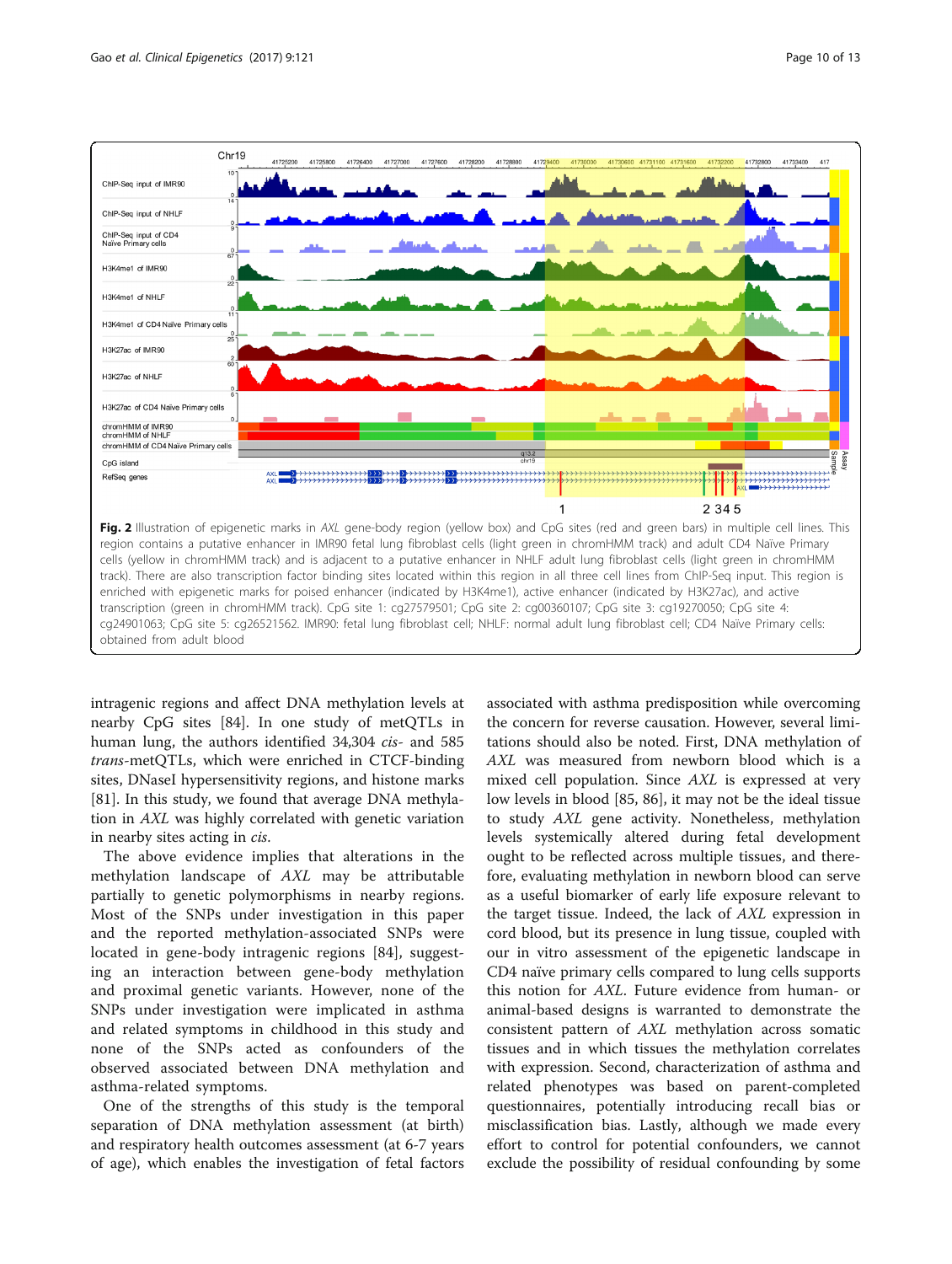<span id="page-10-0"></span>unknown factors associated with AXL DNA methylation levels and asthma-related phenotypes.

# **Conclusions**

In conclusion, AXL DNA methylation at birth, which was strongly linked to underlying genetic variation, was also associated with higher risk for asthma-related phenotypes in early childhood. The effects on wheezing were stronger in girls than in boys.

# Additional file

[Additional file 1: Figure S1.](dx.doi.org/10.1186/s13148-017-0421-8) The association between AXL mRNA and average methylation at all 12 CpG sites. Figure S2. The association between cg10564498 methylation and genotype at each tagging SNP in the replication population. Table S1. List of SNPs analyzed. Table S2. Spearman correlation between methylation at each AXL CpG site in the primary population. Table S3. Association between DNA methylation levels at AXL CpG sites and risk of asthma and related symptoms in childhood in the primary study population. Table S4. Sensitivity analysis for adding admixture in testing the association between AXL DNA methylation and risk of childhood asthma and related symptoms in the primary population. Table S5. Sensitivity analysis for adding the top 7 principal components (PCs) of AXL SNPs in testing the association between AXL DNA methylation and risk of childhood asthma and related symptoms in the primary population. Table S6. Association between gene polymorphisms in AXL and risk of asthma and related symptoms in childhood in all CHS samples. (DOCX 3935 kb)

#### Abbreviations

CHS: Children's Health Study; CI: Confidence interval; CpG: Cytosine-guanine dinucleotide sites; DNA: Deoxyribonucleic acid; FDR: False discovery rate; HM450: HumanMethylation450 BeadChip; LD: Linkage disequilibrium; MAF: Minor allele frequency; metQTL: Methylation quantitative trait loci; NBS: Newborn bloodspot; NEST: Newborn Epigenetic STudy; NHLF: Normal human lung fibroblasts; OR: Odds ratio; PC: Principal component; PCR: Polymerase chain reaction; SNP: Single-nucleotide polymorphism; TCGA: The Cancer Genome Atlas;  $T_H1$ : Type 1 T helper;;  $T_H2$ : Type 2 T helper; TSS: Transcription start site

#### Acknowledgements

We would like to express our sincere gratitude to Steve Graham and Robin Cooley at the California Biobank Program and Genetic Disease Screening Program within the California Department of Public Health for their assistance and advice regarding newborn bloodspots. The biospecimens and/or data used in this study were obtained from the California Biobank Program, (SIS request number(s) 479)" Section 6555(b), 17 CCR. The California Department of Public Health is not responsible for the results or conclusions drawn by the authors of this publication.

#### Funding

This research was supported by NIEHS grants 4R01ES022216, K01ES017801, and P30ES007048.

#### Availability of data and materials

Please contact author for data requests.

#### Authors' contributions

CB conceived and designed the study. RM, SKM, and CH aided in the design of the study and acquired data for the Newborn Epigeneic STudy (NEST). CB, JM, KS, LD, and FG supervised the project. LG analyzed the data and wrote the manuscript. All authors edited and approved the manuscript.

#### Ethics approval and consent to participate

The study was approved by the Institutional Review Board of the University of Southern California. The NEST study protocol was approved by the Duke University Institutional Review Board.

#### Consent for publication

Not applicable.

#### Competing interests

The authors declare that they have no competing interests.

#### Publisher's Note

Springer Nature remains neutral with regard to jurisdictional claims in published maps and institutional affiliations.

#### Author details

1 Department of Preventive Medicine, USC Keck School of Medicine, 2001 N. Soto Street, Los Angeles, CA 90032, USA. <sup>2</sup> Department of Biological Sciences, Center for Human Health and the Environment, North Carolina State University, Raleigh, NC 27695, USA. <sup>3</sup> Division of Gynecologic Oncology Department of Obstetrics and Gynecology, Duke University School of Medicine, Durham, NC 27710, USA.

# Received: 8 August 2017 Accepted: 1 November 2017

#### References

- 1. Moorman JE, Rudd RA, Johnson CA, King M, Minor P, Bailey C, et al. National surveillance for asthma—United States, 1980–2004. MMWR Surveill Summ. 2007;56(8):1–54.
- 2. Mannino DM, Homa DM, Akinbami LJ, Moorman JE, Gwynn C, Redd SC. Surveillance for asthma—United States, 1980–1999. MMWR Surveill Summ. 2002;51(1):1–13.
- 3. Lim RH, Kobzik L, Dahl M. Risk for asthma in offspring of asthmatic mothers versus fathers: a meta-analysis. PLoS One. 2010;5(4):e10134.
- 4. Duijts L. Fetal and infant origins of asthma. Eur J Epidemiol. 2012;27(1):5–14.
- 5. Duijts L, Jaddoe VW, van der Valk RJ, Henderson JA, Hofman A, Raat H, et al. Fetal exposure to maternal and paternal smoking and the risks of wheezing in preschool children: the Generation R Study. Chest. 2012;141(4):876–85.
- 6. McConnell R, Berhane K, Yao L, Jerrett M, Lurmann F, Gilliland F, et al. Traffic, susceptibility, and childhood asthma. Environ Health Perspect. 2006;114(5):766–72.
- 7. Islam T, Berhane K, McConnell R, Gauderman WJ, Avol E, Peters JM, et al. Glutathione-S-transferase (GST) P1, GSTM1, exercise, ozone and asthma incidence in school children. Thorax. 2009;64(3):197–202.
- Pijnenburg MW, De Jongste JC. Exhaled nitric oxide in childhood asthma: a review. Clin Exp Allergy. 2008;38(2):246–59.
- 9. Holgate ST. Epithelium dysfunction in asthma. J Allergy Clin Immunol. 2007; 120(6):1233–44. quiz 45-6
- 10. Lambrecht BN, Hammad H. The airway epithelium in asthma. Nat Med. 2012;18(5):684–92.
- 11. Xiao C, Puddicombe SM, Field S, Haywood J, Broughton-Head V, Puxeddu I, et al. Defective epithelial barrier function in asthma. J Allergy Clin Immunol. 2011;128(3):549–56. e1-12
- 12. Li YF, Langholz B, Salam MT, Gilliland FD. Maternal and grandmaternal smoking patterns are associated with early childhood asthma. Chest. 2005; 127(4):1232–41.
- 13. Gauderman WJ, Avol E, Lurmann F, Kuenzli N, Gilliland F, Peters J, et al. Childhood asthma and exposure to traffic and nitrogen dioxide. Epidemiology. 2005;16(6):737–43.
- 14. Jerrett M, Shankardass K, Berhane K, Gauderman WJ, Kunzli N, Avol E, et al. Traffic-related air pollution and asthma onset in children: a prospective cohort study with individual exposure measurement. Environ Health Perspect. 2008;116(10):1433–8.
- 15. Berhane K, Chang CC, McConnell R, Gauderman WJ, Avol E, Rapapport E, et al. Association of changes in air quality with bronchitic symptoms in children in California, 1993–2012. JAMA. 2016;315(14):1491–501.
- 16. Cook DG, Strachan DP. Health effects of passive smoking. 3. Parental smoking and prevalence of respiratory symptoms and asthma in school age children. Thorax. 1997;52(12):1081–94.
- 17. Jaakkola JJ, Gissler M. Maternal smoking in pregnancy, fetal development, and childhood asthma. Am J Public Health. 2004;94(1):136–40.
- 18. Jung KH, Lovinsky-Desir S, Yan B, Torrone D, Lawrence J, Jezioro JR, et al. Effect of personal exposure to black carbon on changes in allergic asthma gene methylation measured 5 days later in urban children: importance of allergic sensitization. Clin Epigenetics. 2017;9:61.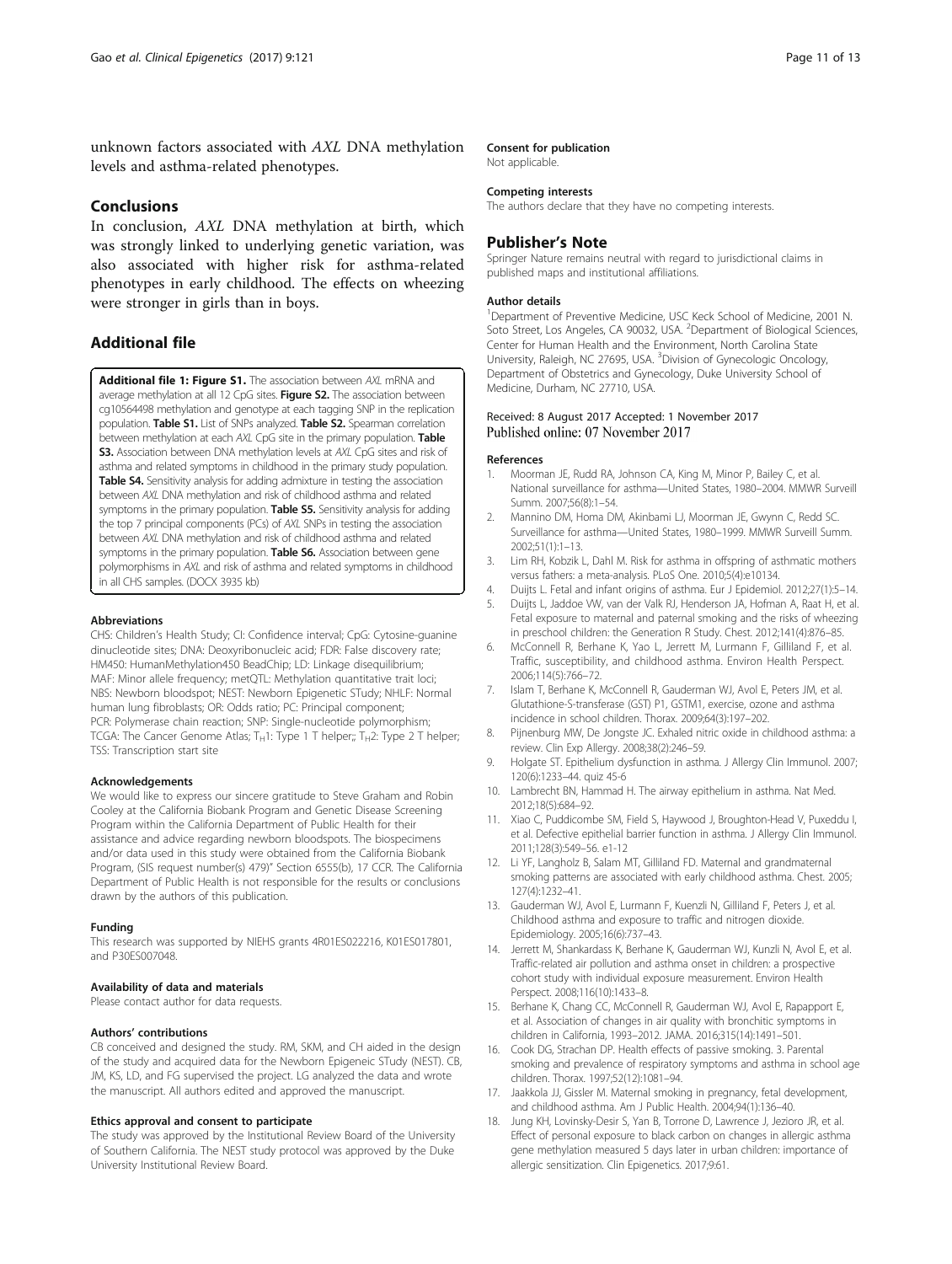- <span id="page-11-0"></span>19. Martino D, Prescott S. Epigenetics and prenatal influences on asthma and allergic airways disease. Chest. 2011;139(3):640–7.
- 20. Ozanne SE, Constancia M. Mechanisms of disease: the developmental origins of disease and the role of the epigenotype. Nat Clin Pract Endocrinol Metab. 2007;3(7):539–46.
- 21. Perera F, Tang WY, Herbstman J, Tang D, Levin L, Miller R, et al. Relation of DNA methylation of 5′-CpG island of ACSL3 to transplacental exposure to airborne polycyclic aromatic hydrocarbons and childhood asthma. PLoS One. 2009;4(2):e4488.
- 22. Wang IJ, Karmaus WJ, Chen SL, Holloway JW, Ewart S. Effects of phthalate exposure on asthma may be mediated through alterations in DNA methylation. Clin Epigenetics. 2015;7:27.
- 23. Yang IV, Pedersen BS, Liu A, O'Connor GT, Teach SJ, Kattan M, et al. DNA methylation and childhood asthma in the inner city. J Allergy Clin Immunol. 2015;136(1):69–80.
- 24. Morales E, Bustamante M, Vilahur N, Escaramis G, Montfort M, de Cid R, et al. DNA hypomethylation at ALOX12 is associated with persistent wheezing in childhood. Am J Respir Crit Care Med. 2012;185(9):937–43.
- 25. Reik W. Stability and flexibility of epigenetic gene regulation in mammalian development. Nature. 2007;447(7143):425–32.
- 26. Breton CV, Byun HM, Wenten M, Pan F, Yang A, Gilliland FD. Prenatal tobacco smoke exposure affects global and gene-specific DNA methylation. Am J Respir Crit Care Med. 2009;180(5):462–7.
- 27. Breton CV, Salam MT, Gilliland FD. Heritability and role for the environment in DNA methylation in AXL receptor tyrosine kinase. Epigenetics. 2011;6(7):895–8.
- 28. Lemke G, Rothlin CV. Immunobiology of the TAM receptors. Nat Rev Immunol. 2008;8(5):327–36.
- 29. Rothlin CV, Ghosh S, Zuniga EI, Oldstone MB, Lemke GTAM. Receptors are pleiotropic inhibitors of the innate immune response. Cell. 2007;131(6):1124–36.
- 30. Sharif MN, Sosic D, Rothlin CV, Kelly E, Lemke G, Olson EN, et al. Twist mediates suppression of inflammation by type I IFNs and Axl. J Exp Med. 2006;203(8):1891–901.
- 31. Stitt TN, Conn G, Gore M, Lai C, Bruno J, Radziejewski C, et al. The anticoagulation factor protein S and its relative, Gas6, are ligands for the Tyro 3/Axl family of receptor tyrosine kinases. Cell. 1995;80(4):661–70.
- 32. Aoki T, Matsumoto Y, Hirata K, Ochiai K, Okada M, Ichikawa K, et al. Expression profiling of genes related to asthma exacerbations. Clin Exp Allergy. 2009;39(2):213–21.
- 33. Hsiao FC, Lin YF, Hsieh PS, Chu NF, Chen YD, Shieh YS, et al. Effect of GAS6 and AXL gene polymorphisms on adiposity, systemic inflammation, and insulin resistance in adolescents. Int J Endocrinol. 2014;674069:2014.
- 34. Recarte-Pelz P, Tassies D, Espinosa G, Hurtado B, Sala N, Cervera R, et al. Vitamin K-dependent proteins GAS6 and Protein S and TAM receptors in patients of systemic lupus erythematosus: correlation with common genetic variants and disease activity. Arthritis Res Ther. 2013;15(2):R41.
- 35. Kasowski M, Grubert F, Heffelfinger C, Hariharan M, Asabere A, Waszak SM, et al. Variation in transcription factor binding among humans. Science. 2010; 328(5975):232–5.
- 36. McDaniell R, Lee BK, Song L, Liu Z, Boyle AP, Erdos MR, et al. Heritable individual-specific and allele-specific chromatin signatures in humans. Science. 2010;328(5975):235–9.
- 37. Cancer Genome Atlas Research. N. Comprehensive genomic characterization defines human glioblastoma genes and core pathways. Nature. 2008;455(7216):1061–8.
- 38. Grossman RL, Heath AP, Ferretti V, Varmus HE, Lowy DR, Kibbe WA, et al. Toward a shared vision for cancer genomic data. N Engl J Med. 2016; 375(12):1109–12.
- 39. The Cancer Genome Atlas.<https://cancergenome.nih.gov>/ (2009). Accessed 20 Mar 2017.
- 40. Peters JM, Avol E, Gauderman WJ, Linn WS, Navidi W, London SJ, et al. A study of twelve Southern California communities with differing levels and types of air pollution. II. Effects on pulmonary function. Am J Respir Crit Care Med. 1999;159(3):768–75.
- 41. Peters JM, Avol E, Navidi W, London SJ, Gauderman WJ, Lurmann F, et al. A study of twelve Southern California communities with differing levels and types of air pollution. I. Prevalence of respiratory morbidity. Am J Respir Crit Care Med. 1999;159(3):760–7.
- 42. Gauderman WJ, Gilliland GF, Vora H, Avol E, Stram D, McConnell R, et al. Association between air pollution and lung function growth in southern California children: results from a second cohort. Am J Respir Crit Care Med. 2002;166(1):76–84.
- 43. Dratva J, Breton CV, Hodis HN, Mack WJ, Salam MT, Zemp E, et al. Birth weight and carotid artery intima-media thickness. J Pediatr. 2013;162(5):906–11. e1-2
- 44. Hoyo C, Murtha AP, Schildkraut JM, Forman MR, Calingaert B, Demark-Wahnefried W, et al. Folic acid supplementation before and during pregnancy in the Newborn Epigenetics STudy (NEST). BMC Public Health. 2011;11(1):46.
- 45. Aryee MJ, Jaffe AE, Corrada-Bravo H, Ladd-Acosta C, Feinberg AP, Hansen KD, et al. Minfi: a flexible and comprehensive Bioconductor package for the analysis of Infinium DNA methylation microarrays. Bioinformatics. 2014; 30(10):1363–9.
- 46. Triche TJ, Weisenberger DJ, Van Den Berg D, Laird PW, Siegmund KD. Lowlevel processing of Illumina Infinium DNA Methylation BeadArrays. Nucleic Acids Res. 2013; in press
- 47. Bolstad BM, Irizarry RA, Astrand M, Speed TP. A comparison of normalization methods for high density oligonucleotide array data based on variance and bias. Bioinformatics. 2003;19(2):185–93.
- 48. Jaffe AE, Irizarry RA. Accounting for cellular heterogeneity is critical in epigenome-wide association studies. Genome Biol. 2014;15(2):R31.
- 49. Bakulski KM, Feinberg JI, Andrews SV, Yang J, Brown S, LM S, et al. DNA methylation of cord blood cell types: applications for mixed cell birth studies. Epigenetics. 2016;11(5):354–62.
- 50. Tost J, Dunker J, Gut IG. Analysis and quantification of multiple methylation variable positions in CpG islands by Pyrosequencing. BioTechniques. 2003; 35(1):152–6.
- 51. Brakensiek K, Wingen LU, Langer F, Kreipe H, Lehmann U. Quantitative highresolution CpG island mapping with Pyrosequencing reveals disease-specific methylation patterns of the CDKN2B gene in myelodysplastic syndrome and myeloid leukemia. Clin Chem. 2007;53(1):17–23.
- 52. Zhou X, Maricque B, Xie M, Li D, Sundaram V, Martin EA, et al. The Human Epigenome Browser at Washington University. Nat Methods. 2011;8(12):989–90.
- 53. Human Epigenome Browser at Washington University in St. Louis. [http://](http://epigenomegateway.wustl.edu) [epigenomegateway.wustl.edu/](http://epigenomegateway.wustl.edu) (2010). Accessed 25 Feb 2017.
- 54. Li YF, Gauderman WJ, Conti DV, Lin PC, Avol E, Gilliland FD. Glutathione S-transferase P1, maternal smoking, and asthma in children: a haplotype-based analysis. Environ Health Perspect 2008; 116(3):409-415.
- 55. Torgerson DG, Ampleford EJ, Chiu GY, Gauderman WJ, Gignoux CR, Graves PE, et al. Meta-analysis of genome-wide association studies of asthma in ethnically diverse North American populations. Nat Genet. 2011;43(9):887–92.
- 56. Barrett JC, Fry B, Maller J, Daly MJ. Haploview: analysis and visualization of LD and haplotype maps. Bioinformatics. 2005;21(2):263–5.
- 57. Pritchard JK, Stephens M, Donnelly P. Inference of population structure using multilocus genotype data. Genetics. 2000;155(2):945–59.
- Hochberg Y, Benjamini Y. More powerful procedures for multiple significance testing. Stat Med. 1990;9(7):811–8.
- 59. Zentner GE, Tesar PJ, Scacheri PC. Epigenetic signatures distinguish multiple classes of enhancers with distinct cellular functions. Genome Res. 2011; 21(8):1273–83.
- 60. Creyghton MP, Cheng AW, Welstead GG, Kooistra T, Carey BW, Steine EJ, et al. Histone H3K27ac separates active from poised enhancers and predicts developmental state. Proc Natl Acad Sci U S A. 2010;107(50):21931–6.
- 61. Kent WJ, Sugnet CW, Furey TS, Roskin KM, Pringle TH, Zahler AM, et al. The human genome browser at UCSC. Genome Res. 2002;12(6):996–1006.
- 62. The UCSC Genome Browser.<http://genome.ucsc.edu/cite.html> (2000). Accessed 10 Feb 2017.
- 63. Matsumoto M, Tanaka N, Harada H, Kimura T, Yokochi T, Kitagawa M, et al. Activation of the transcription factor ISGF3 by interferon-gamma. Biol Chem. 1999;380(6):699–703.
- 64. Hess J, Angel P, Schorpp-Kistner M. AP-1 subunits: quarrel and harmony among siblings. J Cell Sci. 2004;117(Pt 25):5965–73.
- 65. Ning S, Pagano JS, Barber GN. IRF7: activation, regulation, modification and function. Genes Immun. 2011;12(6):399–414.
- 66. Janssen JW, Schulz AS, Steenvoorden AC, Schmidberger M, Strehl S, Ambros PF, et al. A novel putative tyrosine kinase receptor with oncogenic potential. Oncogene. 1991;6(11):2113–20.
- 67. Holland SJ, Pan A, Franci C, Hu Y, Chang B, Li W, et al. R428, a selective small molecule inhibitor of Axl kinase, blocks tumor spread and prolongs survival in models of metastatic breast cancer. Cancer Res. 2010;70(4):1544–54.
- 68. Hong CC, Lay JD, Huang JS, Cheng AL, Tang JL, Lin MT, et al. Receptor tyrosine kinase AXL is induced by chemotherapy drugs and overexpression of AXL confers drug resistance in acute myeloid leukemia. Cancer Lett. 2008;268(2):314–24.